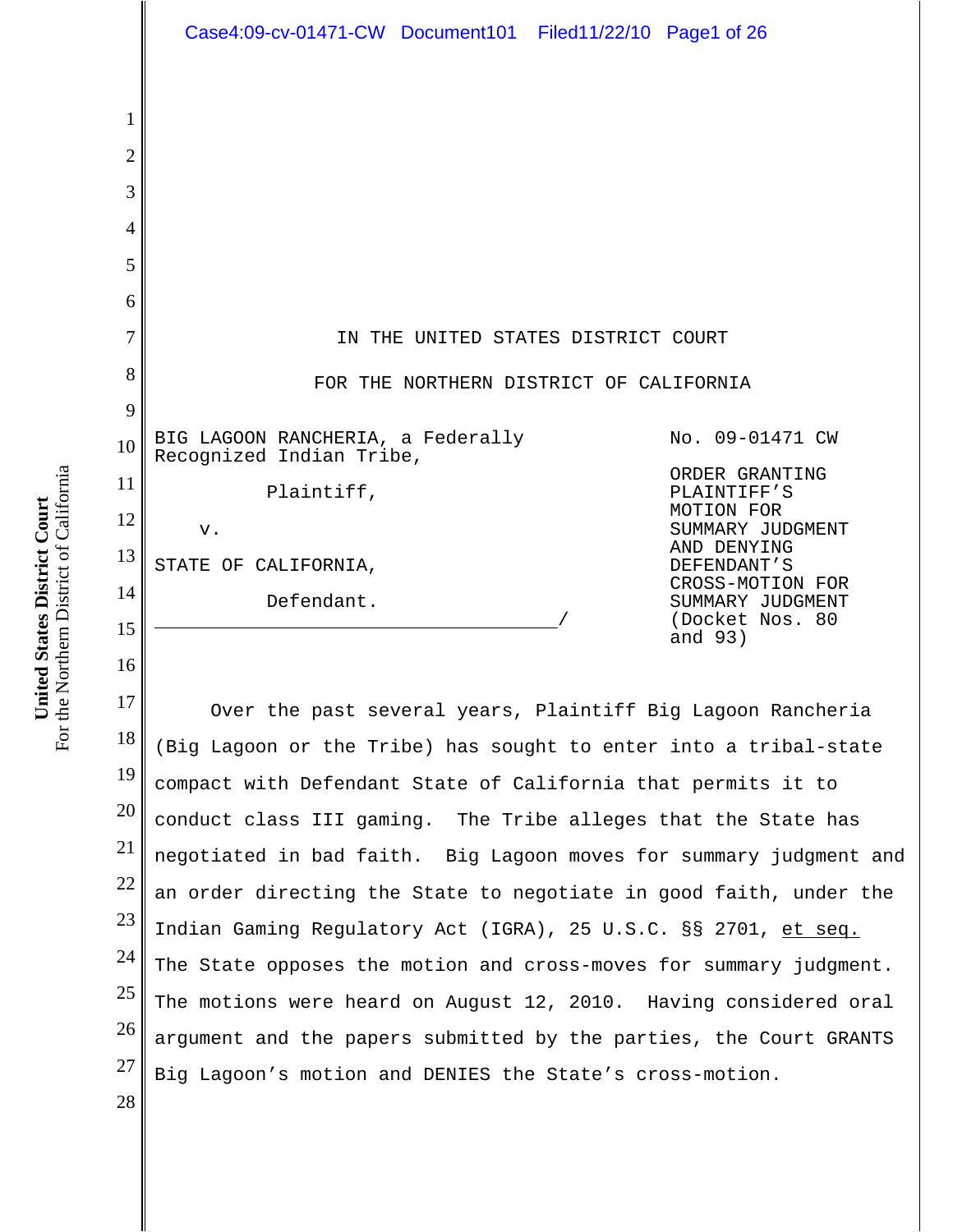#### BACKGROUND

#### 2 I. Legal Background

1

3 4 5 6 7 8 9 10 11 12 13 14 15 16 17 18 19 20 21 In enacting IGRA in 1988, Congress created a statutory framework for the operation and regulation of gaming by Indian tribes. See 25 U.S.C. § 2702. IGRA provides that Indian tribes may conduct certain gaming activities only if authorized pursuant to a valid compact between the tribe and the state in which the gaming activities are located. See id.  $\S$  2710(d)(1)(C). If an Indian tribe requests that a state negotiate over gaming activities that are permitted within that state, the state is required to negotiate in good faith toward the formation of a compact that governs the proposed gaming activities. See id.  $\S$  2710(d)(3)(A); Rumsey Indian Rancheria of Wintun Indians v. Wilson, 64 F.3d 1250, 1256-58 (9th Cir. 1994), amended on denial of reh'g by 99 F.3d 321 (9th Cir. 1996). Tribes may bring suit in federal court against a state that fails to negotiate in good faith, in order to compel performance of that duty, see 25 U.S.C. § 2710(d)(7), but only if the state consents to such suit. See Seminole Tribe v. Florida, 517 U.S. 44 (1996). The State of California has consented to such suits. See Cal. Gov't Code § 98005; Hotel Employees & Rest. Employees Int'l Union v. Davis, 21 Cal. 4th 585, 615 (1999).

22 23 24 25 26 27 IGRA defines three classes of gaming on Indian lands, with a different regulatory scheme for each class. Class III gaming is defined as "all forms of gaming that are not class I gaming or class II gaming." 25 U.S.C. § 2703(8). Class III gaming includes, among other things, slot machines, casino games, banking card games, dog racing and lotteries. Class III gaming is lawful only

 $\begin{array}{|c|c|c|c|c|}\n \hline\n 28 & 2 \\
\hline\n \end{array}$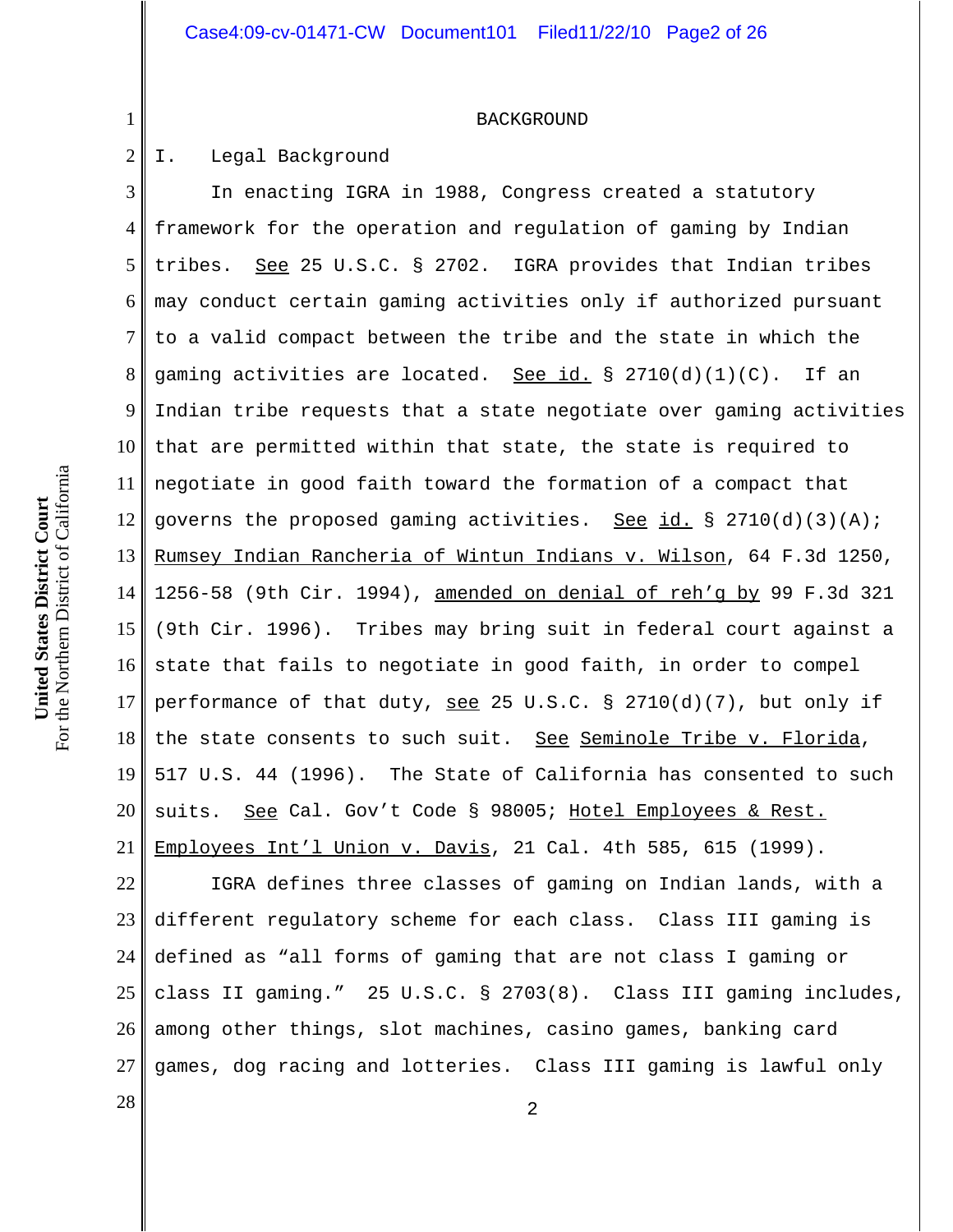# Case4:09-cv-01471-CW Document101 Filed11/22/10 Page3 of 26

1 2 3 4 5 6 7 8 9 10 11 12 13 14 15 16 17 18 19 20 21 22 23 24 25 26 27  $\begin{array}{|c|c|c|c|c|}\n \hline\n 28 & 3 \\
\hline\n \end{array}$ where it is (1) authorized by an appropriate tribal ordinance or resolution; (2) located in a state that permits such gaming for any purpose by any person, organization or entity; and (3) conducted pursuant to an appropriate tribal-state compact. See id.  $$2710(d)(1)$ . IGRA prescribes the process by which a state and an Indian tribe are to negotiate a gaming compact: Any Indian tribe having jurisdiction over the Indian lands upon which a class III gaming activity is being conducted, or is to be conducted, shall request the State in which such lands are located to enter into negotiations for the purpose of entering into a Tribal-State compact governing the conduct of gaming activities. Upon receiving such a request, the State shall negotiate with the Indian tribe in good faith to enter into such a compact.  $Id. \S 2710(d)(3)(A).$ IGRA provides that a gaming compact may include provisions relating to (i) the application of the criminal and civil laws and regulations of the Indian tribe or the State that are directly related to, and necessary for, the licensing and regulation of such activity; (ii) the allocation of criminal and civil jurisdiction between the State and the Indian tribe necessary for the enforcement of such laws and regulations; (iii) the assessment by the State of such activities in such amounts as are necessary to defray the costs of regulating such activity; (iv) taxation by the Indian tribe of such activity in amounts comparable to amounts assessed by the State for comparable activities; (v) remedies for breach of contract; (vi) standards for the operation of such activity and maintenance of the gaming facility, including licensing; and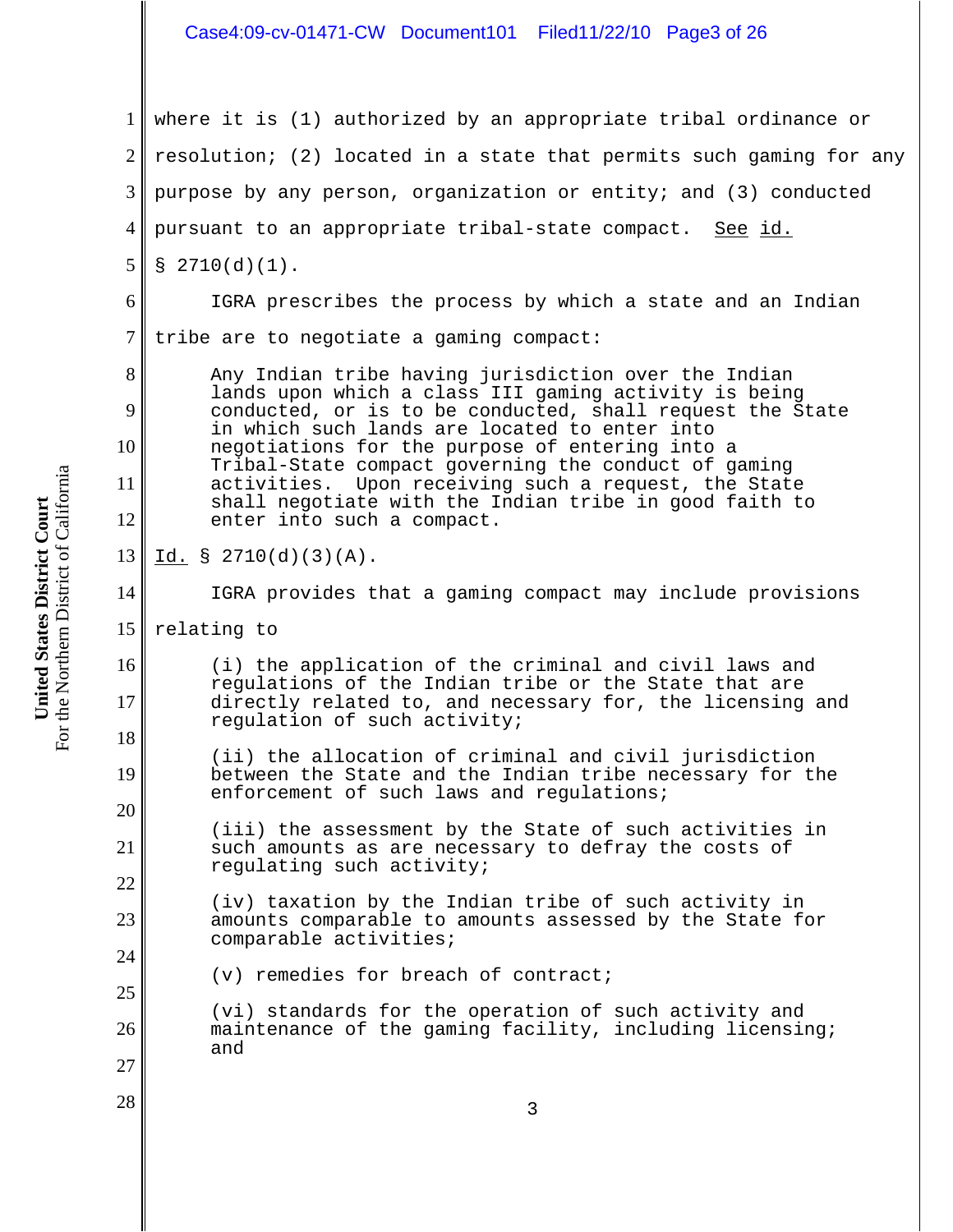## Case4:09-cv-01471-CW Document101 Filed11/22/10 Page4 of 26

(vii) any other subjects that are directly related to the operation of gaming activities.

# Id. § 2710(d)(3)(C).

1

2

3

4

5

6

7

8

9

10

11

12

13

14

15

16

17

18

19

20

21

22

23

24

25

26

28

If a state fails to negotiate in good faith, the Indian tribe may, after the close of the 180-day period beginning on the date on which the Indian tribe asked the state to enter into negotiations, initiate a cause of action in a federal district court. See id.  $\S$  2710(d)(7)(A)(i). In such an action, the tribe must first show that no tribal-state compact has been entered into and that the state failed to respond in good faith to the tribe's request to negotiate. <u>See id.</u> § 2710(d)(7)(B)(ii). Assuming the tribe makes this prima facie showing, the burden then shifts to the state to prove that it did in fact negotiate in good faith. See id.<sup>1</sup> If the district court concludes that the state failed to negotiate in good faith, it "shall order the State and Indian Tribe to conclude such a compact within a  $60$ -day period." Id. § 2710(d)(7)(B)(iii).

## 1Specifically, IGRA provides:

(i) An Indian tribe may initiate a cause of action [to compel the State to negotiate in good faith] only after the close of the 180-day period beginning on the date on which the Indian tribe requested the State to enter into negotiations under paragraph (3)(A). (ii) In any action [by an Indian tribe to compel the State to negotiate in good faith], upon the introduction of evidence by an Indian tribe that– (I) a Tribal-State compact has not been entered into under paragraph (3), and (II) the State did not respond to the request of the Indian tribe to negotiate such a compact or did not respond to such request in good faith, the burden of proof shall be upon the State to prove that the State has negotiated with the Indian tribe in good faith to conclude a Tribal-State compact governing the conduct of gaming activities.

27 25 U.S.C. § 2710(d)(7)(B).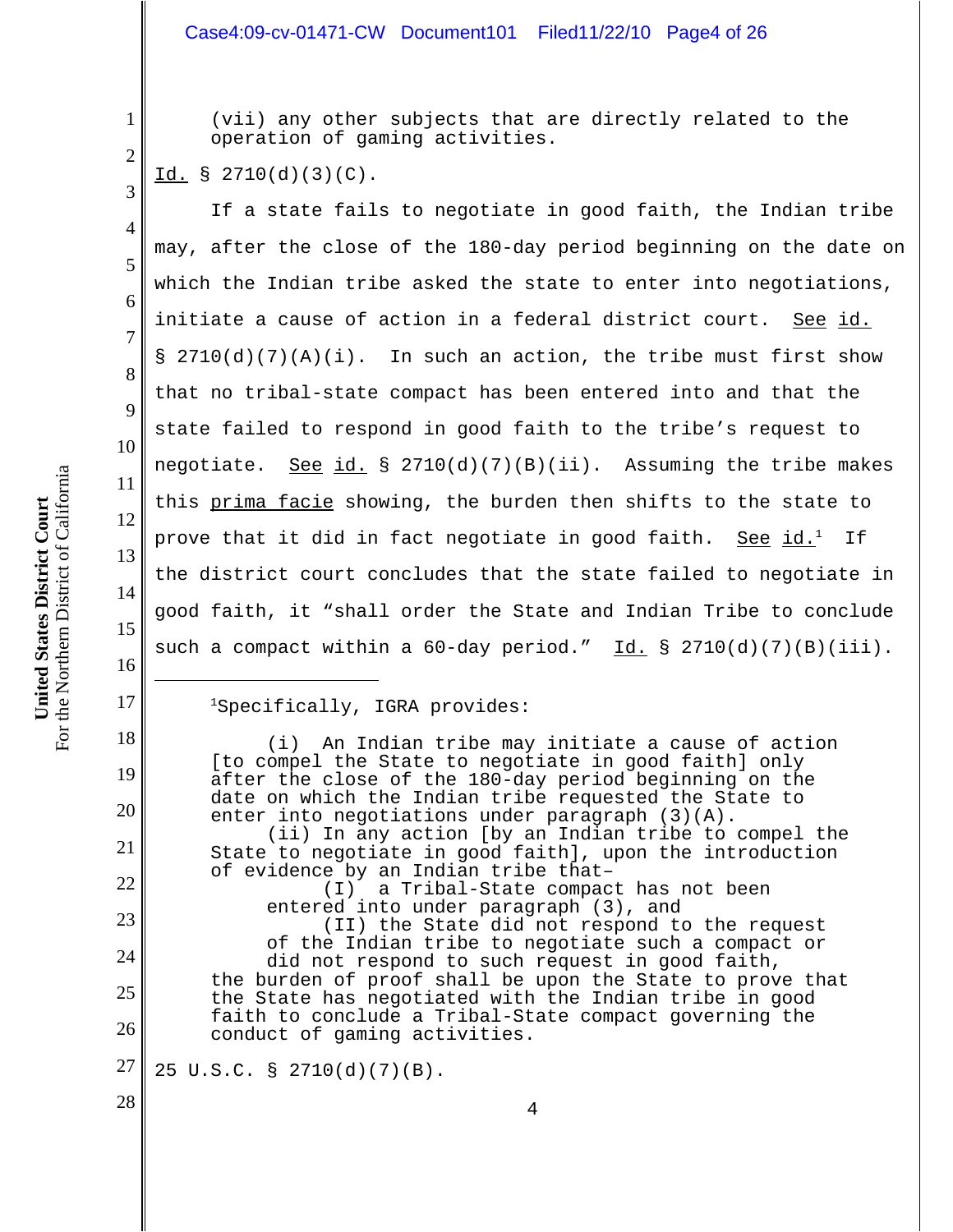1 2 3 4 5 6 7 8 9 10 11 If no compact is entered into within the next sixty days, the Indian tribe and the state must then each submit to a courtappointed mediator a proposed compact that represents their last best offer. See id. § 2710(d)(7)(B)(iv). The mediator chooses the proposed compact that "best comports with the terms of [IGRA] and any other applicable Federal law and with the findings and order of the court." See id. If, within the next sixty days, the state does not consent to the compact selected by the mediator, the mediator notifies the Secretary of the Interior, who then prescribes the procedures under which class III gaming may be conducted. See  $id.$  § 2710(d)(7)(B)(vii).

12 II. Prior Proceedings

13 14 15 16 17 18 19 This is the second action concerning Big Lagoon's efforts to secure a tribal-state compact for class III gaming. The first lawsuit, Big Lagoon Rancheria v. California (Big Lagoon I), Case No. 99-4995 CW (N.D. Cal.), related to the parties' earlier negotiations, which commenced after the Tribe's March, 1998 request to enter into a compact. In Big Lagoon  $I$ , as here, the Tribe alleged that the State did not negotiate in good faith.

20 21 22 23 24 Because the background of that case is explained in detail in the Court's March 18, 2002 Order on Big Lagoon's second motion for summary judgment, it will not be repeated here in its entirety. The Court recounts, however, facts relevant to the Tribe's current action.

25 26 27 On October 5, 2001, Big Lagoon filed a motion for summary judgment and sought an order compelling the State to negotiate in good faith. The Tribe opposed the State's insistence that it enter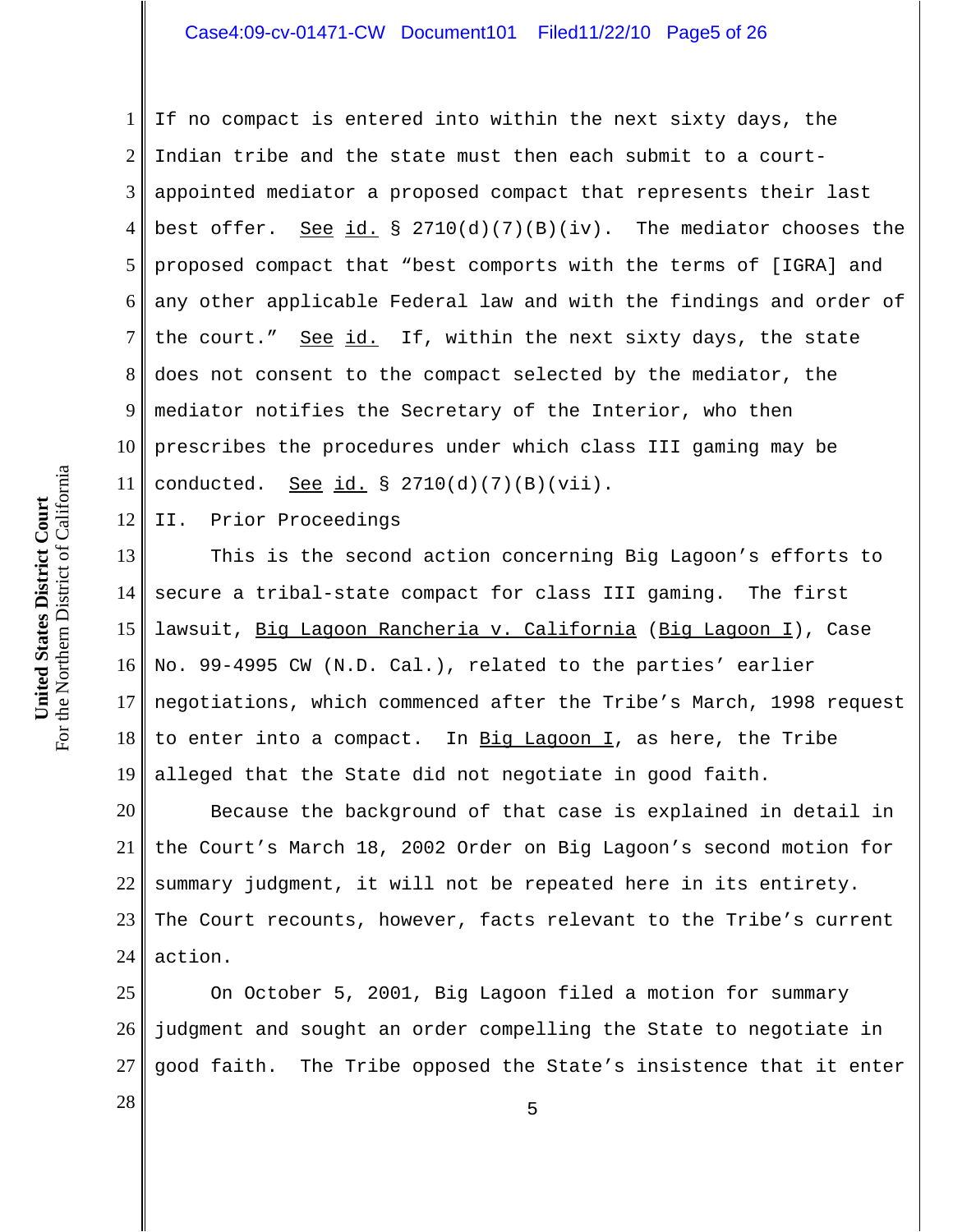1 2 3 4 5 6 7 8 9 10 11 12 13 14 into a "side letter agreement," under which the Tribe would not have commenced construction of a casino or conducted class III gaming until it had "completed all environmental reviews, assessments, or reports, and received approval for its construction by the State through its agencies." Order of Mar. 18, 2002, at 8, Big Lagoon I. The Court held that, under IGRA, the State "may not impose its environmental and land use regulations on the Tribe absent authority from Congress."  $\underline{Id.}$  at 12-13. However, the State could negotiate for compliance with such regulations "to the degree to which they are 'directly related' to the Tribe's gaming activities or can be considered 'standards' for the operation of and maintenance of the Tribe's gaming facility under [25 U.S.C.] §  $2710(d)(3)(C)(vi)$  and  $(vii)$ ." Id. at 15. Concerning the side letter agreement, the Court stated,

[T]he State's continued insistence that the Tribe agree to this broad side letter agreement would constitute bad faith. The State may in good faith ask the Tribe to make particular concessions that it did not require of other tribes, due to Big Lagoon's proximity to the coastline or other environmental concerns unique to Big Lagoon. The State could demonstrate the good faith of its bargaining position by offering the Tribe concessions in return for the Tribe's compliance with requests with which the other tribes were not asked to comply. However, the State may not in good faith insist upon a blanket provision in a tribal-State compact with Big Lagoon which requires future compliance with all State environmental and land use laws, or provides the State with unilateral authority to grant or withhold its approval of the gaming facility after the Compact is signed, as it proposed in the side letter agreement.

24 25 26 27 Id. at 19. The Court denied without prejudice the Tribe's motion for summary judgment, concluding that a determination of bad faith was premature "due to the novelty of the questions at issue regarding good faith bargaining under IGRA" and because the

 $\begin{array}{c|c|c|c|c} \hline \text{28} & \text{6} \end{array}$ 

For the Northern District of California For the Northern District of California United States District Court **United States District Court**

15

16

17

18

19

20

21

22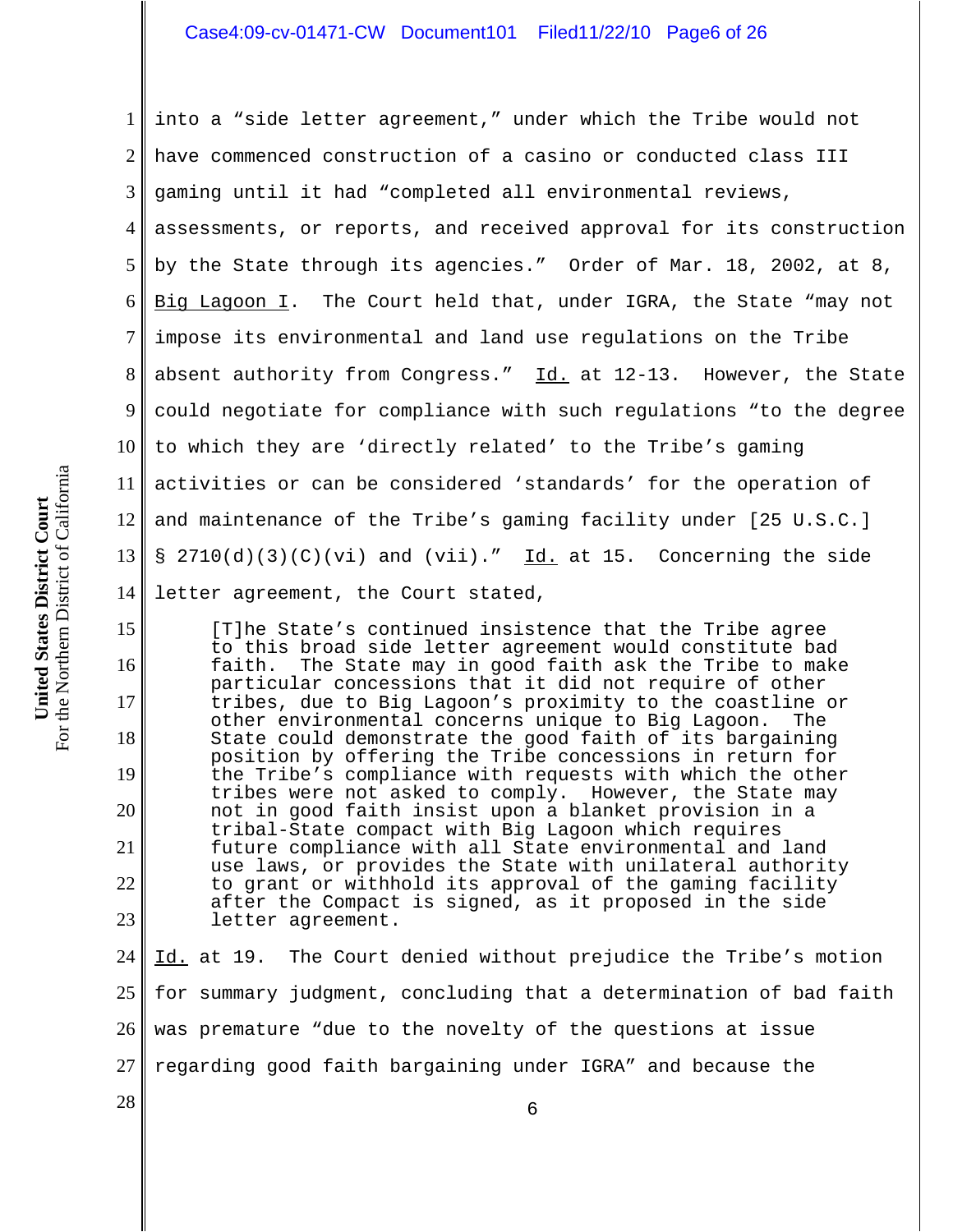1 2 3 4 "Court's March 22, 2000 Order gave the State reason to believe that it could negotiate on environmental and land use issues." Id. The parties were ordered to resume negotiations consistent with the guidance provided in the Court's Order.

5 6 7 8 9 10 11 12 13 14 15 On April 2, 2003, frustrated by the pace of the negotiations, Big Lagoon filed another motion for summary judgment. The State had offered an alternative proposal, under which it would enter into a compact with the Tribe in exchange for, among other things, a requirement that the Tribe site its gaming facility on a twentyfive-acre parcel that it would purchase from the State. The Court was inclined to grant Big Lagoon's motion. However, in an order of June 11, 2003, the Court stayed its ruling and, instead, set a deadline by which the parties were to finalize a draft compact based on the State's new proposal. The parties failed to meet the deadline.

16 17 18 19 20 On August 4, 2003, the Court lifted the stay on its decision and denied Big Lagoon's motion without prejudice. Because the delay was attributable to demands made by the Tribe, not the State's intransigence, the Court directed the parties to continue negotiations.

21 22 23 24 25 26 27 Negotiations continued through 2005 and, in the intervening period, the governorship changed hands. On August 17, 2005, the Tribe and the Schwarzenegger administration entered into a settlement agreement, under which Big Lagoon would have been granted a tribal-State compact permitting the Tribe to operate, along with the Los Coyotes Band of Cahuilla and Cupeño Indians, a joint gaming operation in Barstow, California. Under this so-

 $\begin{array}{c|c|c|c} 28 & & & & & 7 \end{array}$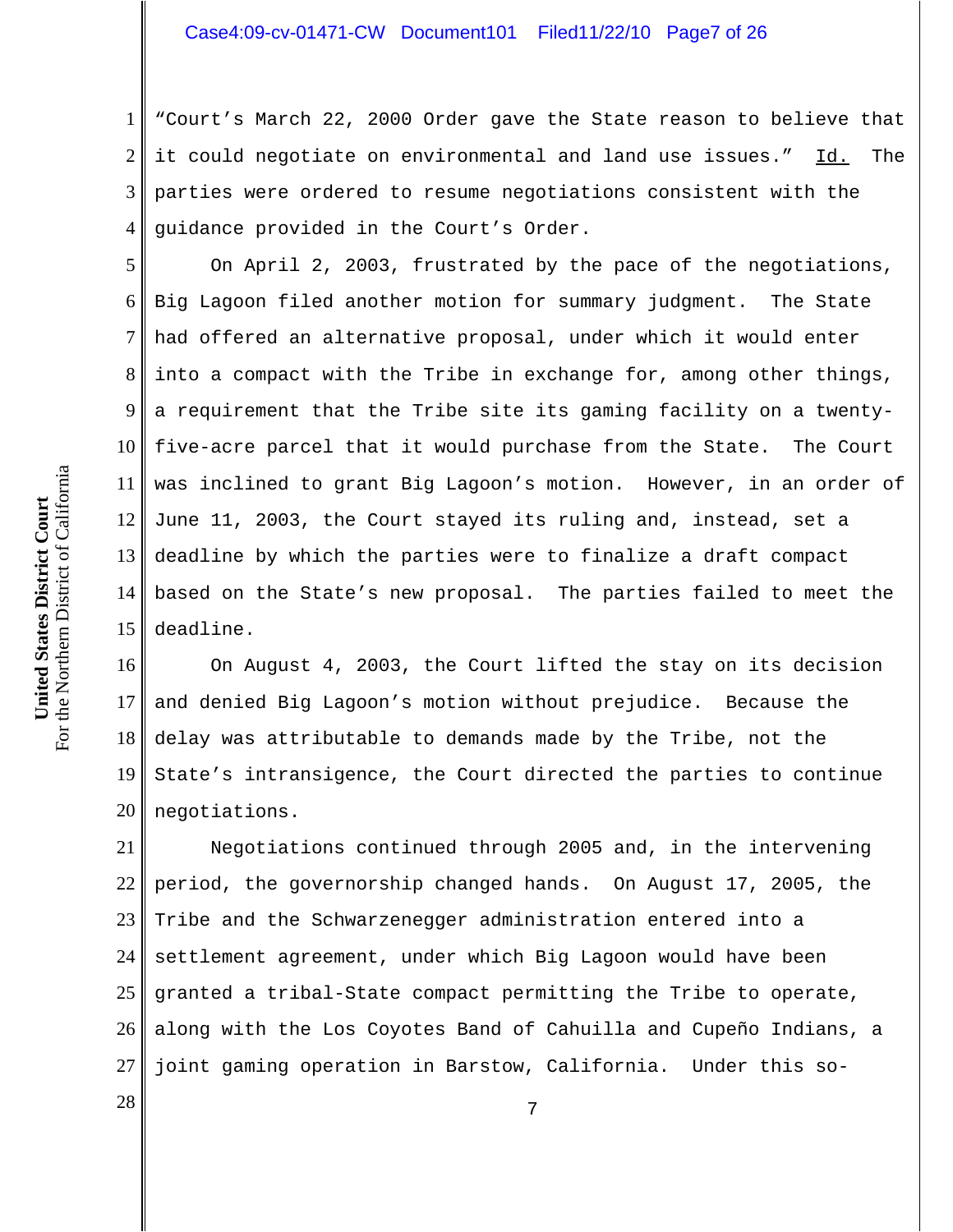## Case4:09-cv-01471-CW Document101 Filed11/22/10 Page8 of 26

1 2 3 4 5 called "Barstow Compact," Big Lagoon agreed not to establish gaming facilities on its own lands. The execution of the settlement agreement and the Barstow Compact, however, was contingent upon several conditions, one of which was ratification of the Barstow Compact by the California Legislature.

6 7 8 9 The Legislature did not ratify the Barstow Compact in either its 2006 or 2007 legislative sessions. Accordingly, by its terms, the Barstow Compact became null and void in September, 2007. III. Current Round of Negotiations

10 11 12 13 14 15 As contemplated by the settlement agreement, Big Lagoon and the State began a new round of negotiations. On September 18, 2007, the Tribe sent a letter to the State, indicating its desire to conduct class III gaming "on the trust lands that constitute the Big Lagoon Rancheria contiguous to Big Lagoon along the coastline in Humboldt County." Engstrom Decl., Ex. 2.

16 17 18 19 20 21 22 23 24 25 26 27 On November 19, 2007, the State sent a draft compact to the Tribe. In an accompanying letter, the State expressed an interest in siting the Tribe's gaming facilities on off-reservation lands. The draft compact contained a section on "Revenue Contribution," requiring the Tribe to pay the State a portion of its annual net win. Engstrom Decl., Ex. 3 at BL000684. The draft compact also included a provision for "Exclusivity," which provided that, if the State were to "authorize any person or entity other than an Indian tribe with a federally approved Class III Gaming compact to operate Gaming Devices within" the Tribe's "core geographic market," and such person or entity were to so operate, the Tribe could, subject to restrictions, cease to make the payments required by the revenue

 $\begin{array}{c|c|c|c|c} \hline 28 & & & 8 \ \hline \end{array}$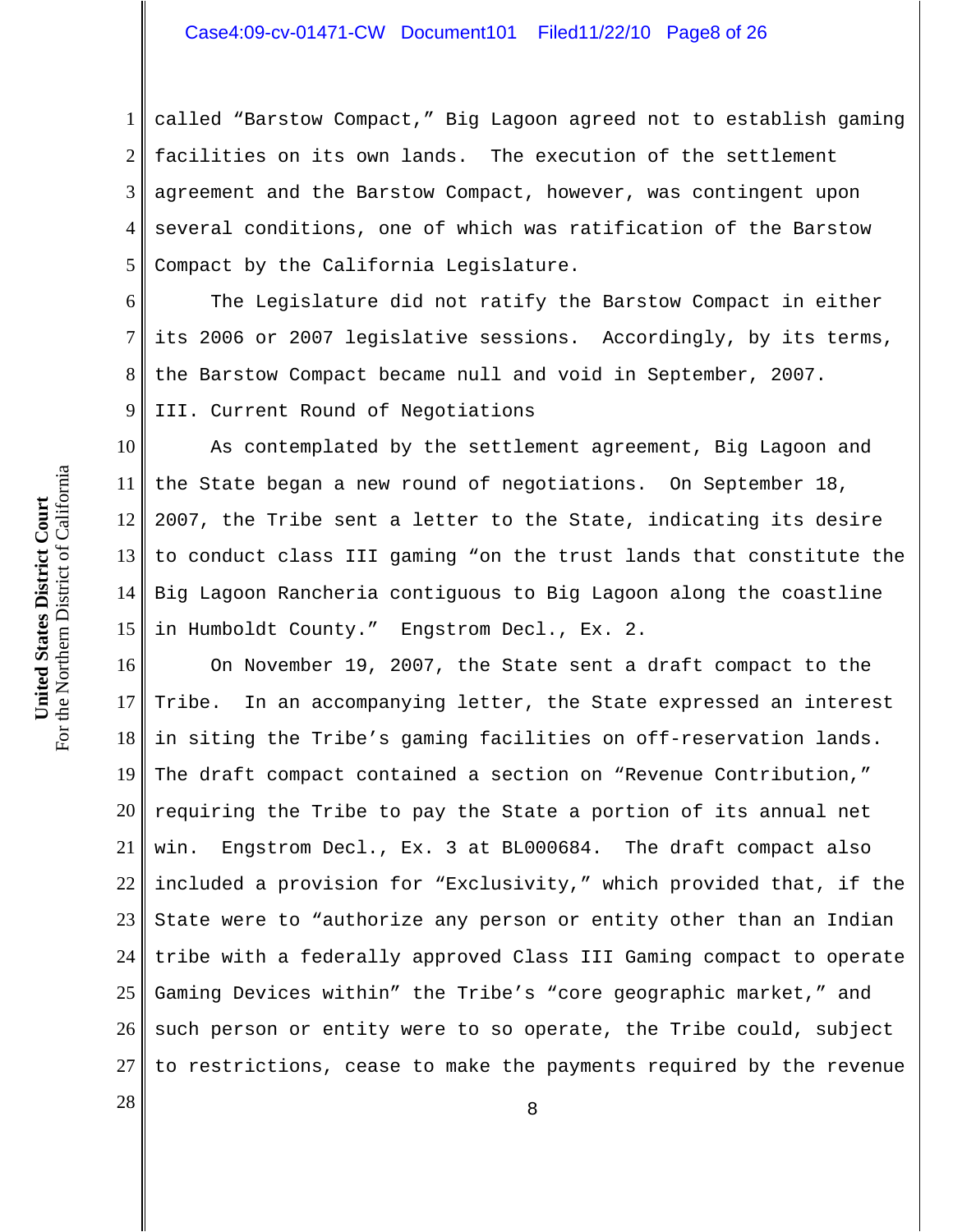1 2 3 contribution provision discussed above. Id. at BL000688. All subsequent compact proposals contained a requirement for revenue contribution and a provision for exclusivity.

4 5 6 7 8 9 10 11 12 13 14 15 16 17 18 19 20 21 22 23 24 25 26 27 On January 31, 2008, the State sent Big Lagoon another proposal, offering the Tribe a compact in exchange for, among other things, siting its gaming operations based on the State's preferences. The State's preferred option was for the Tribe to construct its facilities at the "Highway Site," which was "located adjacent to the highway within five miles of the Big Lagoon Rancheria." Engstrom Decl., Ex. 4 at BL000792. Under the proposal, the Tribe would have been required to develop at the Highway Site, unless precluded from doing so. In other words, the Tribe would have been able to develop on its lands only if, for some reason, it could not develop the Highway Site. The State's preferred on-reservation alternative was the so-called "Five-Acre/Rancheria Site." This plan would allow "a 250-device casino" on a nine-acre parcel comprising the Tribe's "original rancheria," "a 50-room casino-related hotel . . . on the Tribe's post-1988 trust lands" and various support facilities located on an adjacent five-acre parcel that the Tribe owned in fee. Id. at BL000793. In the event that the Tribe could not gain regulatory approval for use of the five-acre parcel, it could build on what the State called the "Rancheria Site." This alternative would allow a "175-device casino on the 9 Acre Parcel and a 50-room hotel on the 11 Acre Parcel along with any other related facilities . . . . " Id. at BL000794. If the casino had been sited on either the Five-Acre/Rancheria or Rancheria sites, which were adjacent to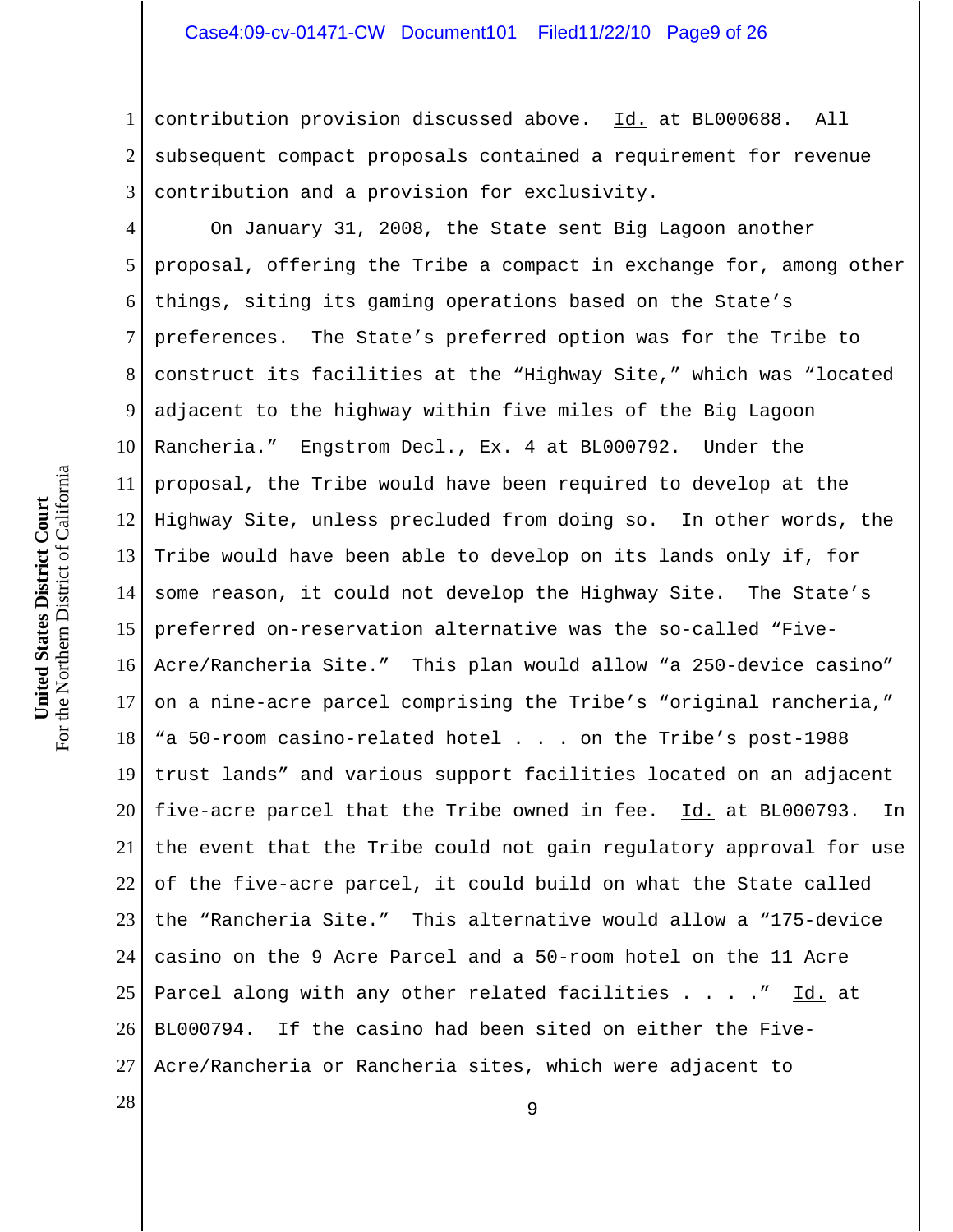1 2 3 environmentally-sensitive lands, the Tribe would have been required to comply with additional "Development Conditions." See id., App. A.

4 6 7 8 9 The January, 2008 proposal also provided that the Tribe would pay the State a share of its net win, ranging from twelve to twenty-five percent. The actual rate would depend on the Tribe's annual net win and the location of the casino. In exchange for the Tribe's payments, the State would provide "geographic exclusivity of 50 miles." Engstrom Decl., Ex. 4 at BL000794.

10 11 12 13 14 15 16 17 18 On March 21, 2008, through its counsel, Big Lagoon sent a letter to the State, which rejected any siting of its proposed gaming operations on locations "other than the Tribe's existing trust lands." Engstrom Decl., Ex. 6 at BL000904. The Tribe proposed that any compact should include a 350-device casino, a 120-room hotel and "all amenities (restaurants, spa, meeting rooms, etc.) associated with a modestly-sized, upscale facility." Id. The Tribe also suggested that any compact "should provide for. future expansion." Id.

19 20 21 22 23 24 25 26 27 On May 2, 2008, the State sent the Tribe a letter, which reiterated its desire to site any gaming operation on a location other than the Tribe's lands. The State emphasized its interest in "preserving and protecting, for present and future generations, environmentally significant State resources located adjacent to the rancheria." Engstrom Decl., Ex 7 at BL000907. The State then proposed a compact that would have permitted the Tribe to operate a 99-device casino on the nine-acre parcel within its original rancheria, and a 50-room hotel on the eleven-acre parcel on its

5

 $\begin{array}{c|c|c|c} 28 & 10 \end{array}$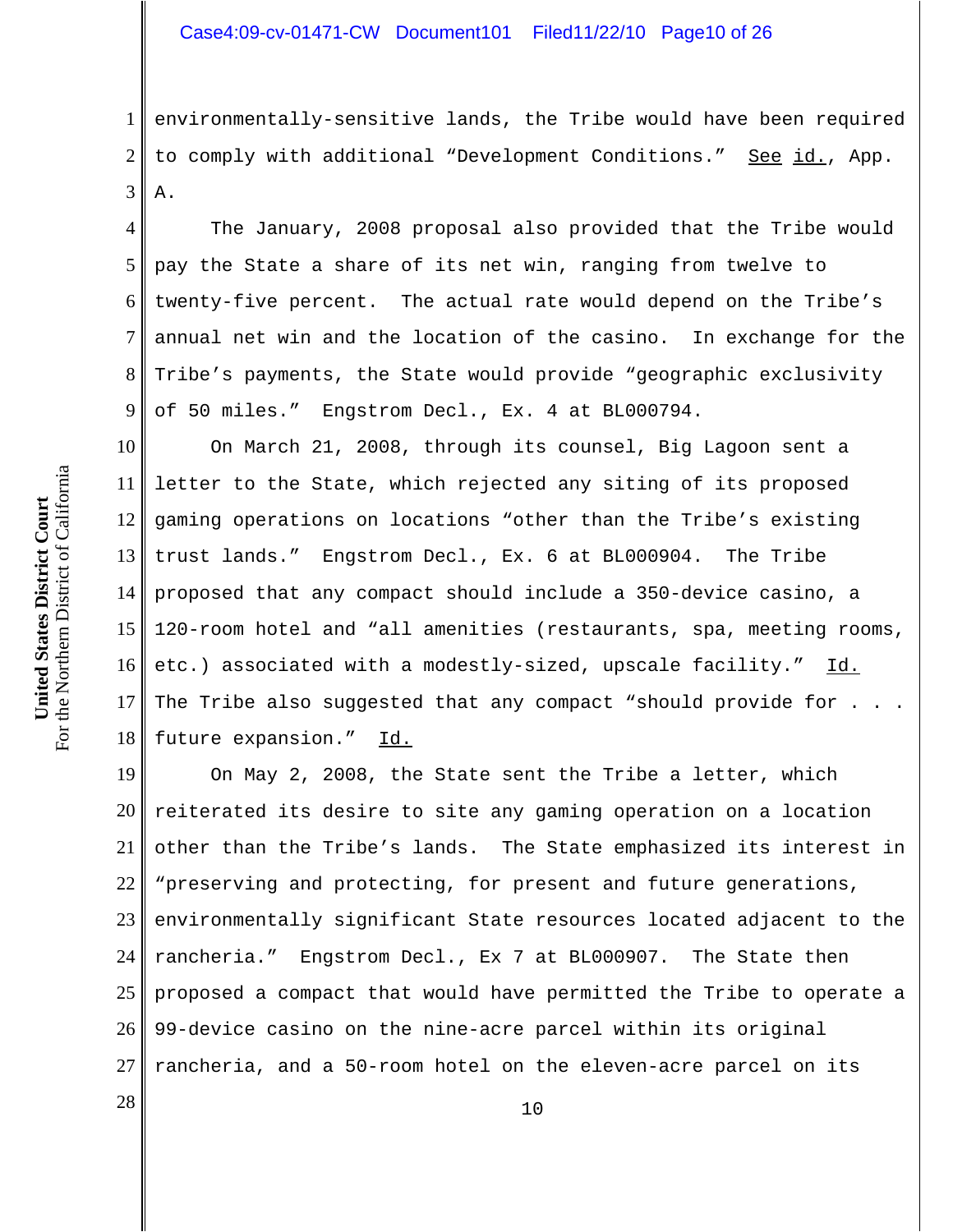## Case4:09-cv-01471-CW Document101 Filed11/22/10 Page11 of 26

1 2 3 4 post-1988 trust lands. The proposed compact also provided for geographic exclusivity of fifty miles and payments to the State, ranging from ten to twenty-five percent, depending on the Tribe's annual net win.

5 6 7 8 9 10 11 12 13 14 15 16 17 18 19 20 21 22 23 24 On October 6, 2008, Big Lagoon, through its counsel, sent a letter to the State, expressing its belief that the geographical exclusivity offered by the State was "meaningless" because its lands were "in an area in which non-Tribal gaming is unlikely to proliferate . . . ." Engstrom Decl., Ex. 8 at BL000912. And, although it had considered making payments to the State in earlier proposals, it stated that it was "no longer willing to pay the State what simply amounts to a tax  $\ldots$  ...  $\overline{Id}$  at BL000913. Big Lagoon stated that any final compact would have to include the right to operate up to 350 gaming devices and a hotel with up to 100 rooms. The Tribe also proposed that any payments it made would have to be deposited solely into the Revenue Sharing Trust Fund (RSTF). The RSTF contains "moneys derived from gaming device license fees that are paid . . . pursuant to the terms of tribal-state gaming compacts for the purpose of making distributions to noncompact tribes." Cal. Gov't Code § 12012.75; see also In re Gaming Related Cases (Coyote Valley II), 331 F.3d 1094, 1110 (9th Cir. 2003). Big Lagoon stated that, if the parties did not execute a final agreement by November 7, 2008, it would resume its litigation in this Court.

25 26 27 On October 31, 2008, the State sent a letter to the Tribe, which contained its final proposal. The State indicated that it was open to siting a 349-device casino on the Tribe's lands.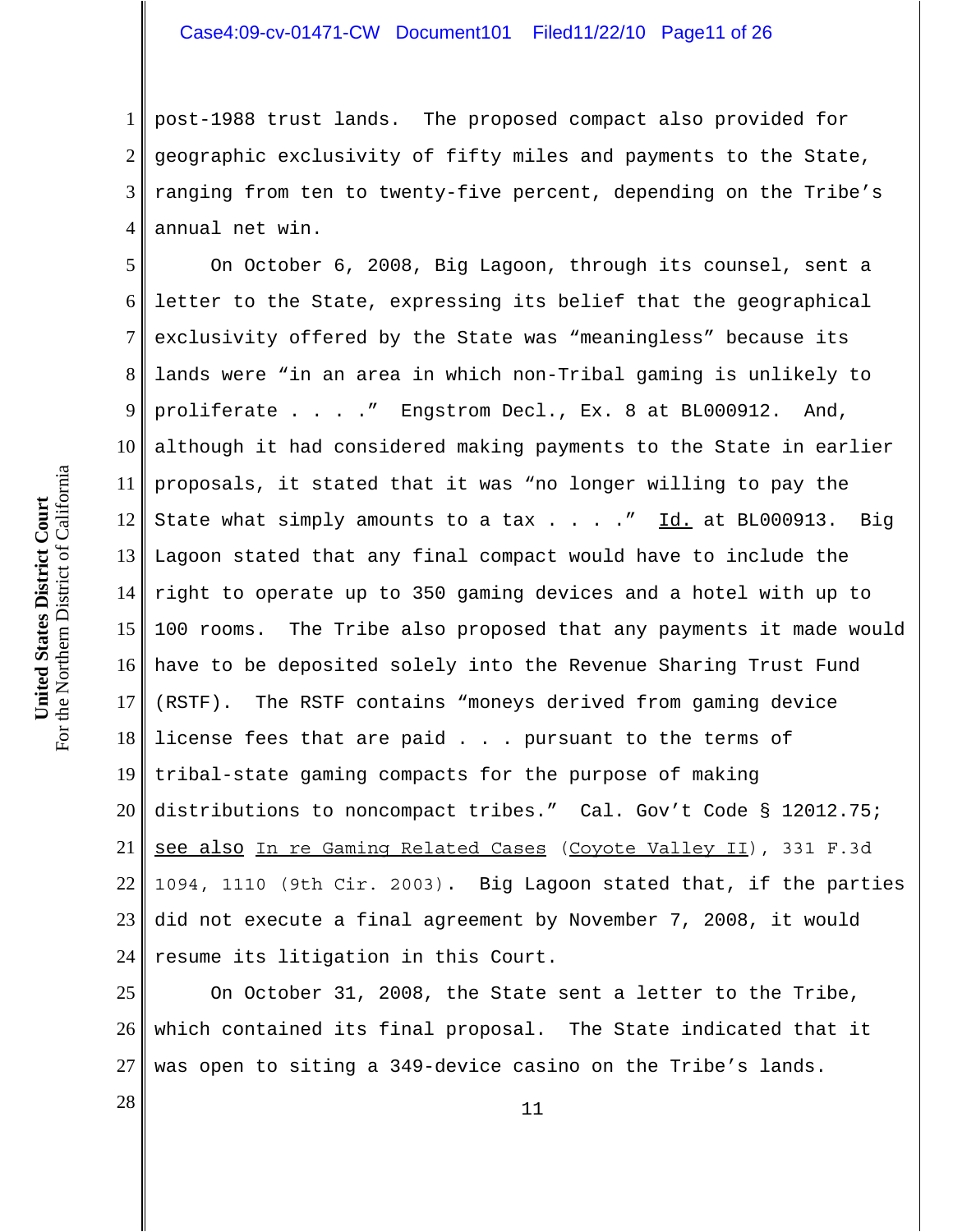# Case4:09-cv-01471-CW Document101 Filed11/22/10 Page12 of 26

1 2 3 4 However, because of such a facility's proximity to "a State ecological reserve, a State recreation area, and . . . [a] lagoon," the State proposed that the compact contain environmental mitigation measures. Engstrom Decl., Ex. 9 at BL000918.

5 6 7 8 9 10 11 12 13 14 15 16 17 18 19 20 The State also proposed that the Tribe make quarterly payments of fifteen percent of its net win; unlike the State's earlier offers, the Tribe's payments would have been based on a flat rate. The State explained that the fifteen-percent rate was consistent with what it received from other tribes. The State also responded that its request for "general fund revenue sharing" was in exchange for providing the Tribe with "the exclusive right to conduct gaming in the most populous state in the union." Id. at BL000916-17. According to the State, the Tribe would "receive significant value from a compact that provides it with a class III gaming monopoly" and that it was only fair for the State to receive "something of value in return." Id. at BL000916. The State also offered to permit the Tribe to continue receiving distributions from the RSTF, so long as Big Lagoon operated less than 349 devices and did not use RSTF funds to defray costs "arising out of, connected with, or relating to any gaming activities." Id.

21 22 23 The parties failed to execute a compact. On April 3, 2009, the Tribe filed its complaint, alleging that the State failed to negotiate in good faith, in violation of IGRA.

#### LEGAL STANDARD

25 26 27 Summary judgment is properly granted when no genuine and disputed issues of material fact remain, and when, viewing the evidence most favorably to the non-moving party, the movant is

24

 $\begin{array}{c|c|c|c} \hline 28 & & 12 \end{array}$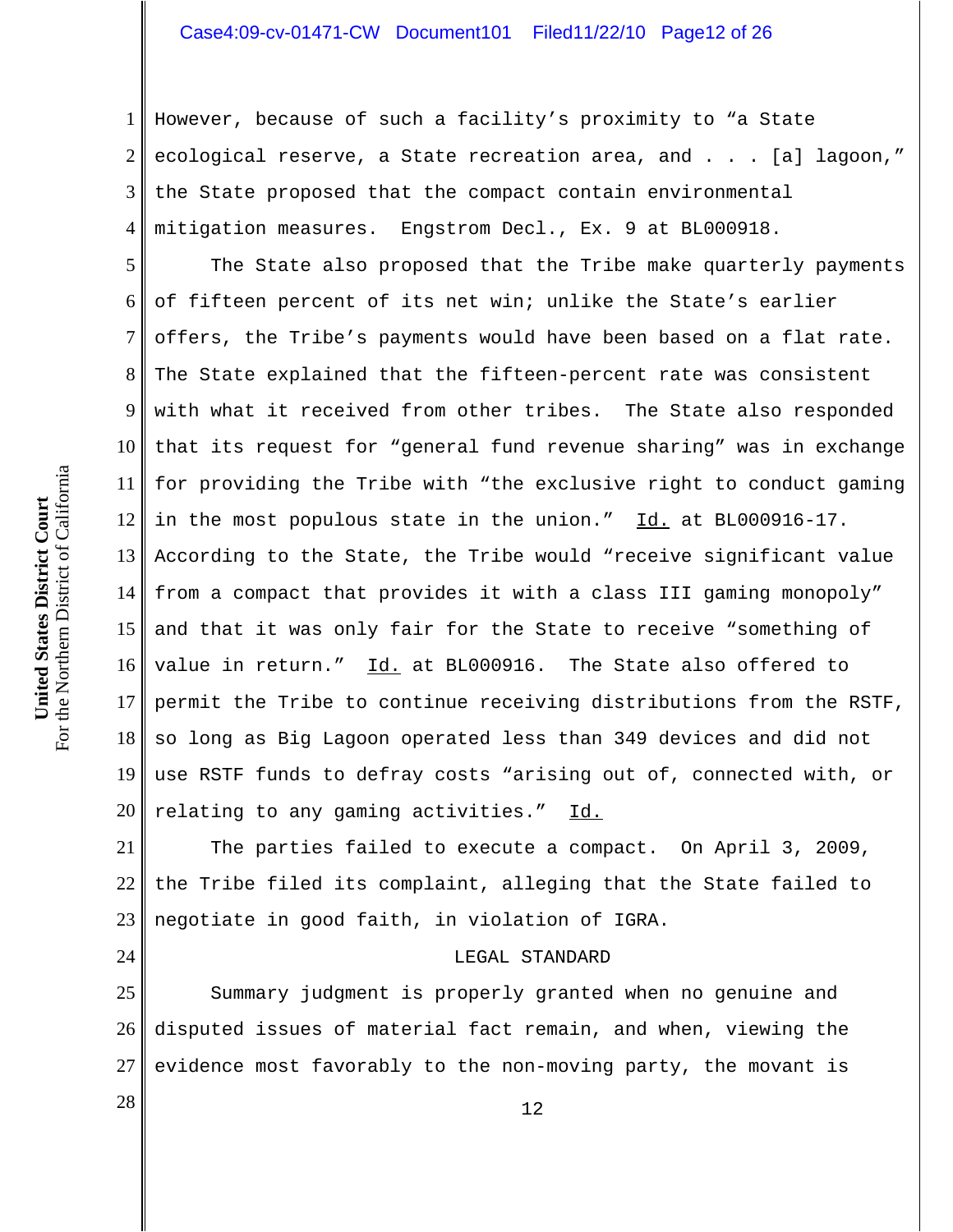1 2 3 4 clearly entitled to prevail as a matter of law. Fed. R. Civ. P. 56; Celotex Corp. v. Catrett, 477 U.S. 317, 322-23 (1986); Eisenberg v. Ins. Co. of N. Am., 815 F.2d 1285, 1288-89 (9th Cir. 1987).

#### DISCUSSION

6

5

I. State's Requests for General Fund Revenue Sharing

7 8 9 10 11 Big Lagoon asserts that the State's failure to negotiate in good faith is evidenced by the State's requests for general fund revenue sharing, $^2$  insistence that the Tribe comply with various environmental and land use regulations and recommendations that the Tribe site its gaming facility off of its tribal lands.

12 13 14 15 16 17 As noted above, in its last offer, the State proposed a tribal-State compact that required the Tribe to pay, on a quarterly basis, fifteen percent of its net win into the State's general fund. Throughout the negotiation process, the State insisted that the Tribe share its revenue. The Tribe claims this is prima facie evidence of bad faith.

18 19 20 21 22 23 Under IGRA, "a state may, without acting in bad faith, request revenue sharing  $if$  the revenue sharing provision is (a) for uses 'directly related to the operation of gaming activities' in § 2710(d)(3)(C)(vii), (b) consistent with the purposes of IGRA, and (c) not 'imposed' because it is bargained for in exchange for a 'meaningful concession.'" Rincon Band of Luiseño Mission Indians

25 26 27  $2$  The proposed tribe-State compact does not identify the State's general fund to be the beneficiary of the Tribe's payments. However, throughout its papers, the State acknowledges that such revenue contributions would be paid into the State's general fund. See, e.g., State's Am. Opp'n 6.

13

24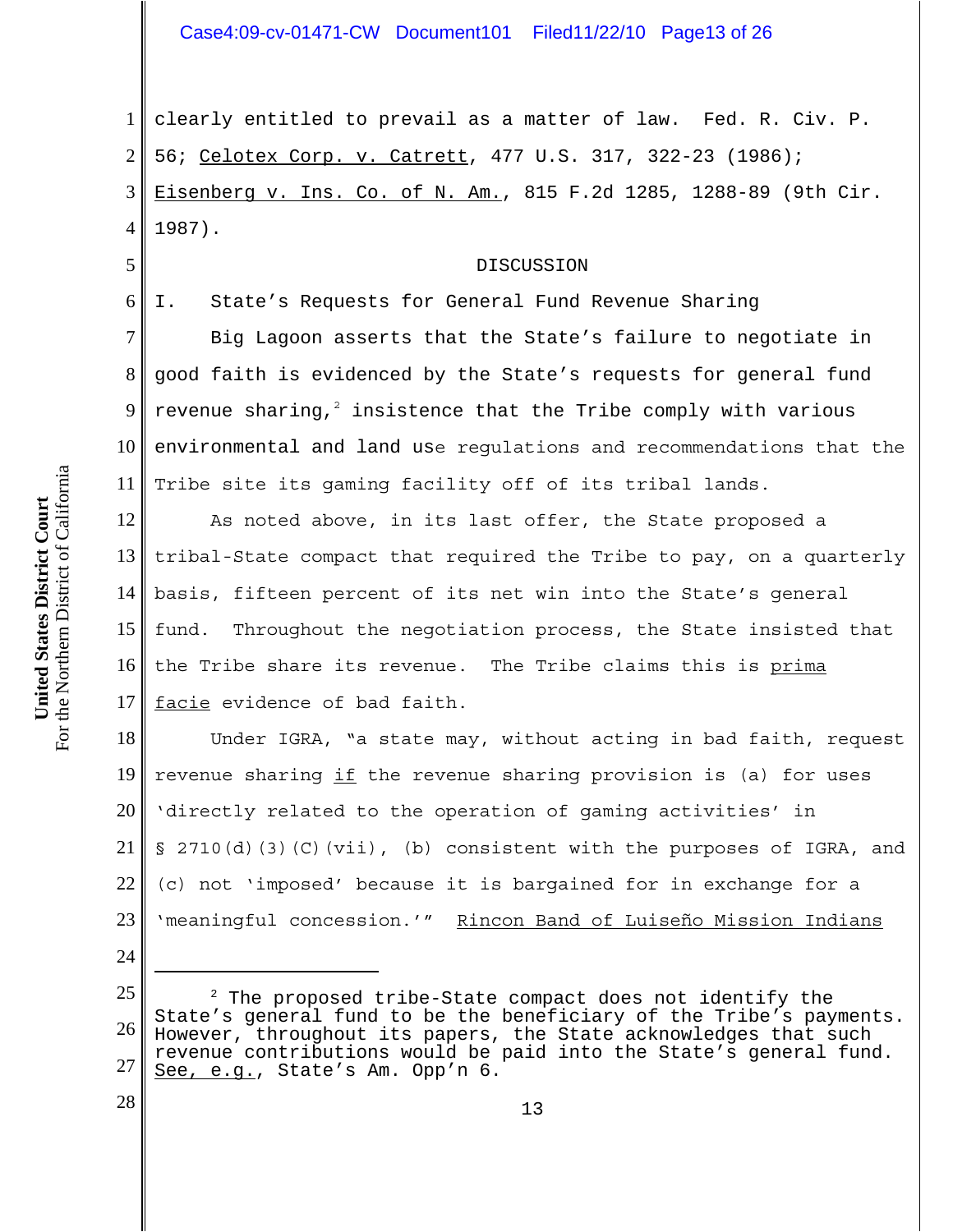## Case4:09-cv-01471-CW Document101 Filed11/22/10 Page14 of 26

1 2 3 4 5 6 7 8 9 10 11 12 v. Schwarzenegger, 602 F.3d 1019, 1033 (9th Cir. 2010) (citing Coyote Valley II, 331 F.3d at 1111-15) (emphasis in original). Here, the State's demands for general fund revenue sharing constitute evidence of bad faith. The State does not dispute that its requests were non-negotiable. Indeed, throughout its communications to the Tribe and briefs on this motion, the State asserted its entitlement to seek revenue sharing as consideration for a gaming compact. See, e.g., Engstrom Decl., Ex. 9 at BL000916. Because the State's insistence on general fund revenue sharing amounts to a demand for direct taxation of Big Lagoon, the burden shifts to the State to prove that it nonetheless negotiated in good faith. See Rincon, 602 F.3d at 1030; 25 U.S.C.

13  $\S$  2710(d)(7)(B)(ii).

14 15 16 17 18 19 The State makes no effort to do so. It does not argue that the revenue sharing provision is directly related to the operation of gaming activities. Nor does it contend that general fund revenue sharing is consistent with the purposes of IGRA. Instead, the State argues that Rincon was wrongly decided and that, even if the decision stands, $3$  it is not applicable to this case.

20 21 22 As the State acknowledges, the Court is bound to follow Rincon, see Wedbush, Noble, Cooke, Inc. v. SEC, 714 F.2d 923, 924 (9th Cir. 1983), and the State fails to demonstrate that Rincon's

23

<sup>24</sup> 25 26 27 <sup>3</sup> In <u>Rincon</u>, the State petitioned the Ninth Circuit for a rehearing en banc, which was denied. However, the Ninth Circuit stayed the issuance of its mandate pending the filing of the State's petition for a writ of certiorari with the United States Supreme Court. The Supreme Court has not yet ruled on the State's petition and, accordingly, the Ninth Circuit's stay remains in effect. Fed. R. App. P.  $42(d)(2)(B)$ .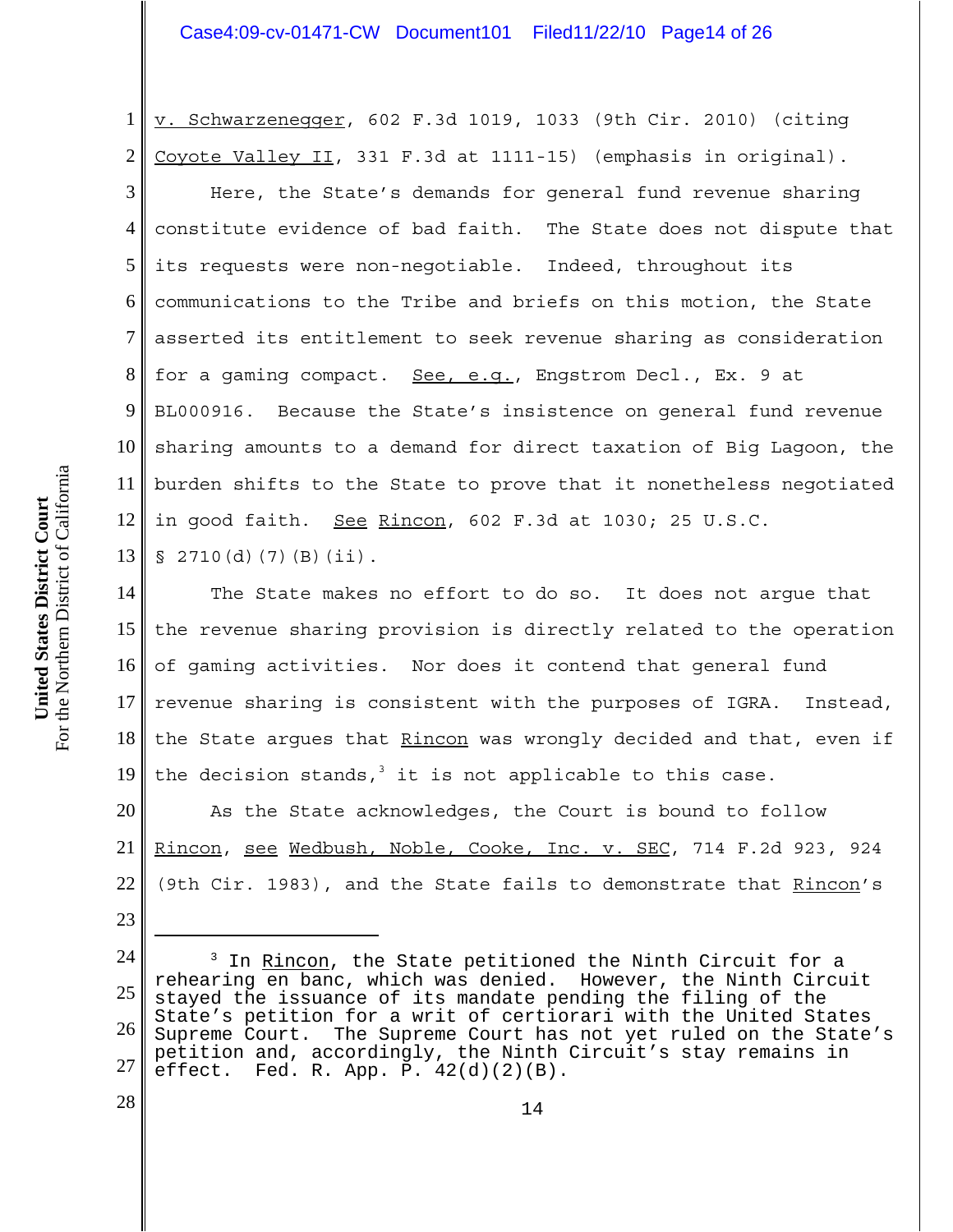## Case4:09-cv-01471-CW Document101 Filed11/22/10 Page15 of 26

1 2 3 4 5 6 7 8 9 teachings are not applicable here. In that case, the Rincon tribe desired to expand its gaming operations, which required it to renegotiate provisions of its 1999 compact with the State. 602 F.3d at 1024. Similar to its negotiating position with Big Lagoon here, the State offered to allow the tribe to expand its gaming operations, "but only if Rincon would agree to pay the State 15% of the net win on the new devices, along with an additional 15% fee based on Rincon's total 2004 net revenue." Id. As here, the State offered the tribe an "'exclusivity provision.'" Id.

10 11 12 13 14 15 16 17 18 19 20 21 22 23 24 25 26 Applying the IGRA burden-shifting framework described above, the Ninth Circuit held that the State did not rebut the tribe's prima facie showing that the demand for general fund revenue sharing evidenced a failure to negotiate in good faith. In particular, the court concluded that contributions to the State's general fund were not, as required by IGRA, "directly related to the operation of gaming activities." Id. at 1033 (citing 25 U.S.C.  $\S$  2710(d)(3)(C)(vii)). The court also held that the State's demand was not consistent with the purposes of IGRA. Rincon, 602 F.3d at 1035-36. Finally, the Ninth Circuit held that the State did not offer a "meaningful concession" in exchange for its demand of revenue. Id. at 1036. The court explained that Proposition 1A, which amended the State's constitution to "authorize tribal gaming in California" and "effectively gave tribes a state constitutional monopoly over casino gaming in California," id. at 1023, rendered the State's offer of exclusivity meaningless. The Ninth Circuit explained that

27

in the current legal landscape, "exclusivity" is not a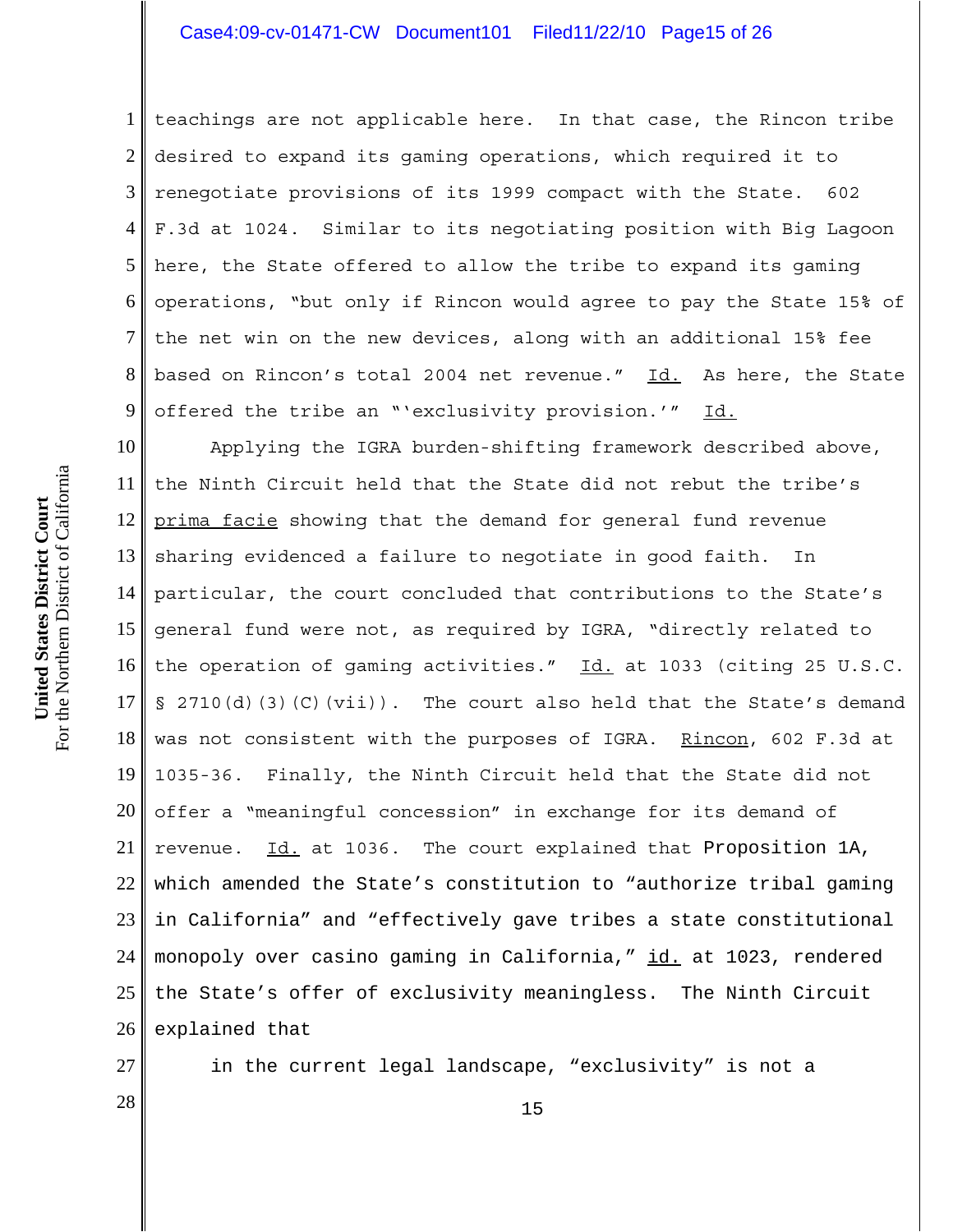new consideration the State can offer in negotiations because the tribe already fully enjoys that right as a matter of state constitutional law. Moreover, the benefits conferred by Proposition 1A have already been used as consideration for the establishment of the RSTF and SDF [Special Distribution Fund<sup>4</sup>] in the 1999 compact. . . . The State asserts that it would be unfair to permit Rincon to keep the benefit of exclusivity conferred by Proposition 1A without holding the tribe to an ongoing obligation to periodically acquiesce in some<br>new revenue sharing demand. While we do not hold that i While we do not hold that no future revenue sharing is permissible, it is clear that the State cannot use exclusivity as new consideration for new types of revenue sharing since it and the collective tribes already struck a bargain in 1999, wherein the tribes were exempted from the prohibition on gaming in exchange for their contributions to the RSTF and SDF.

10 Id. at 1037 (citations omitted).

11 12 13 14 15 The State attempts to distinguish Rincon by arguing that, unlike the tribe in that case, the Tribe here has not offered anything for the rights granted under Proposition 1A. The State appears to assert that Proposition 1A exclusivity remains a

4 The tribes' payments to the SDF may used by the State for the following purposes:

(a) grants for programs designed to address gambling addiction;

(b) grants for the support of state and local government agencies impacted by tribal gaming;

(c) compensation for regulatory costs incurred by the State Gaming Agency and the state Department of Justice in connection with the implementation and administration of the compact;

(d) payment of shortfalls that may occur in the RSTF; and

(e) "any other purposes specified by the legislature."

25 26 27 Coyote Valley II, 331 F.3d at 1106; see generally Cal. Gov't Code § 12012.85. The Coyote Valley II court countenanced the State's request for payments to the SDF because the State is restricted on what it "can do with the money it receives from the tribes pursuant to the SDF provision, and all of the purposes to which such money can be put are directly related to tribal gaming." Id. at 1114.

For the Northern District of California For the Northern District of California United States District Court **United States District Court**

1

2

3

4

5

6

7

8

9

16

17

18

19

20

21

22

23

24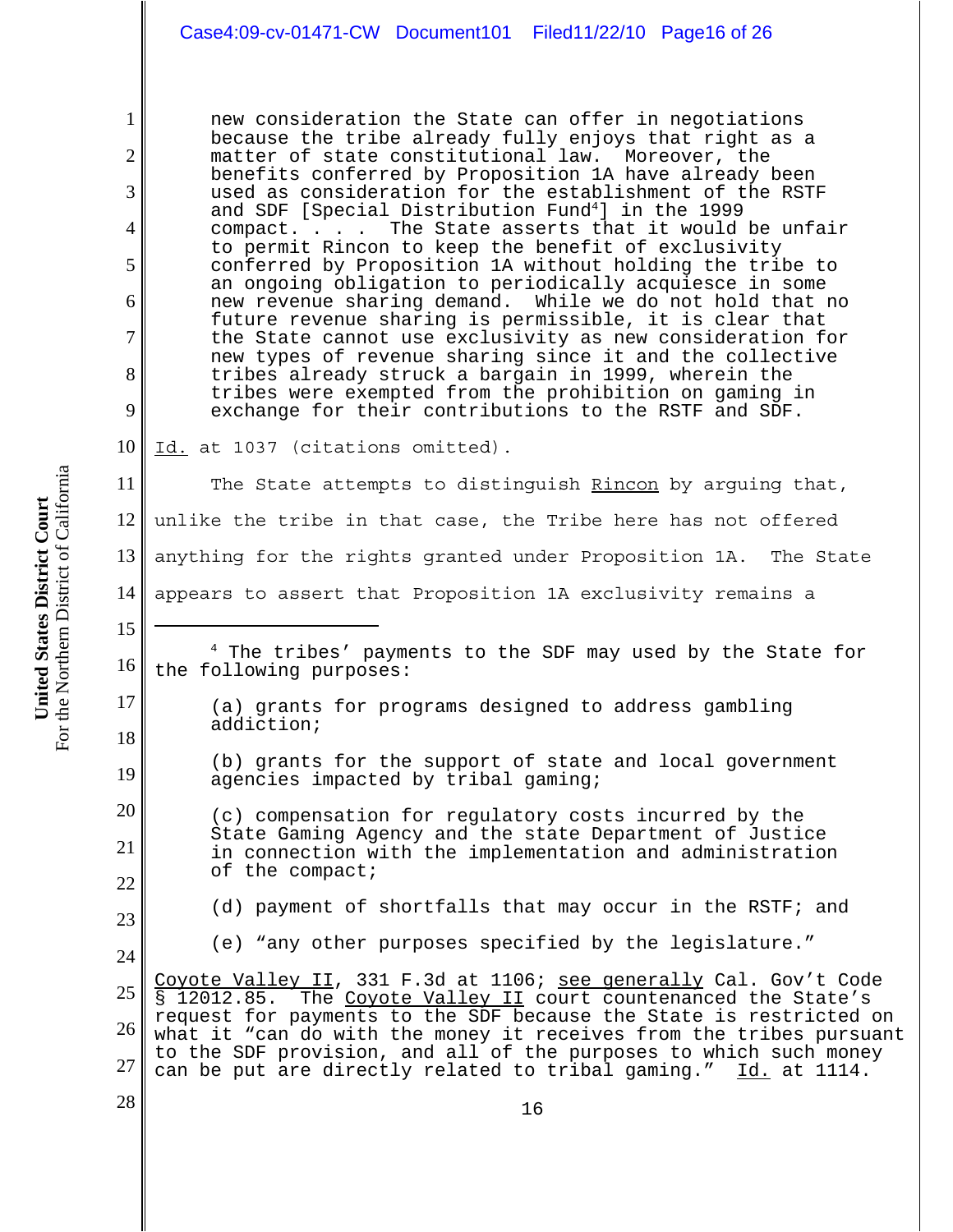# Case4:09-cv-01471-CW Document101 Filed11/22/10 Page17 of 26

1 2 3 4 5 6 7 8 9 10 11 meaningful concession as to Big Lagoon because the Tribe has not previously offered consideration for it. This argument is not persuasive. The State does not point to any provision of the California Constitution or indicator of legislative intent that suggests Big Lagoon is required to offer some form of consideration before exercising rights to which it is already entitled. Further, this argument addresses neither the relationship between general fund revenue sharing and gaming operations nor whether such revenue sharing is consistent with the purposes of IGRA; as explained above, both must be established to rebut a prima facie showing of a failure to negotiate in good faith.

12 13 14 15 16 17 18 19 20 21 The State correctly asserts that, under Rincon and Coyote Valley II, it may, in good faith, bargain for some form of revenue sharing. However, that it could have done so does not mean it actually did so here. As explained above, the State can establish that it negotiated in good faith, notwithstanding revenue sharing demands, if it satisfies the requirements set forth in Rincon. The State has not done so. Further, the Coyote Valley II court, which approved of revenue sharing payments by tribes, addressed payments into the RSTF and SDF, not into the general fund. Rincon rejected general fund contributions, which are at issue here.

22 23 24 25 26 27 The State offers two additional arguments to justify the propriety of its negotiating position, neither of which are persuasive. First, it maintains that it negotiated in good faith because its revenue sharing requests were consistent with the terms to which the Tribe agreed in the Barstow Compact. However, during the post-Barstow negotiations, the Tribe rejected general fund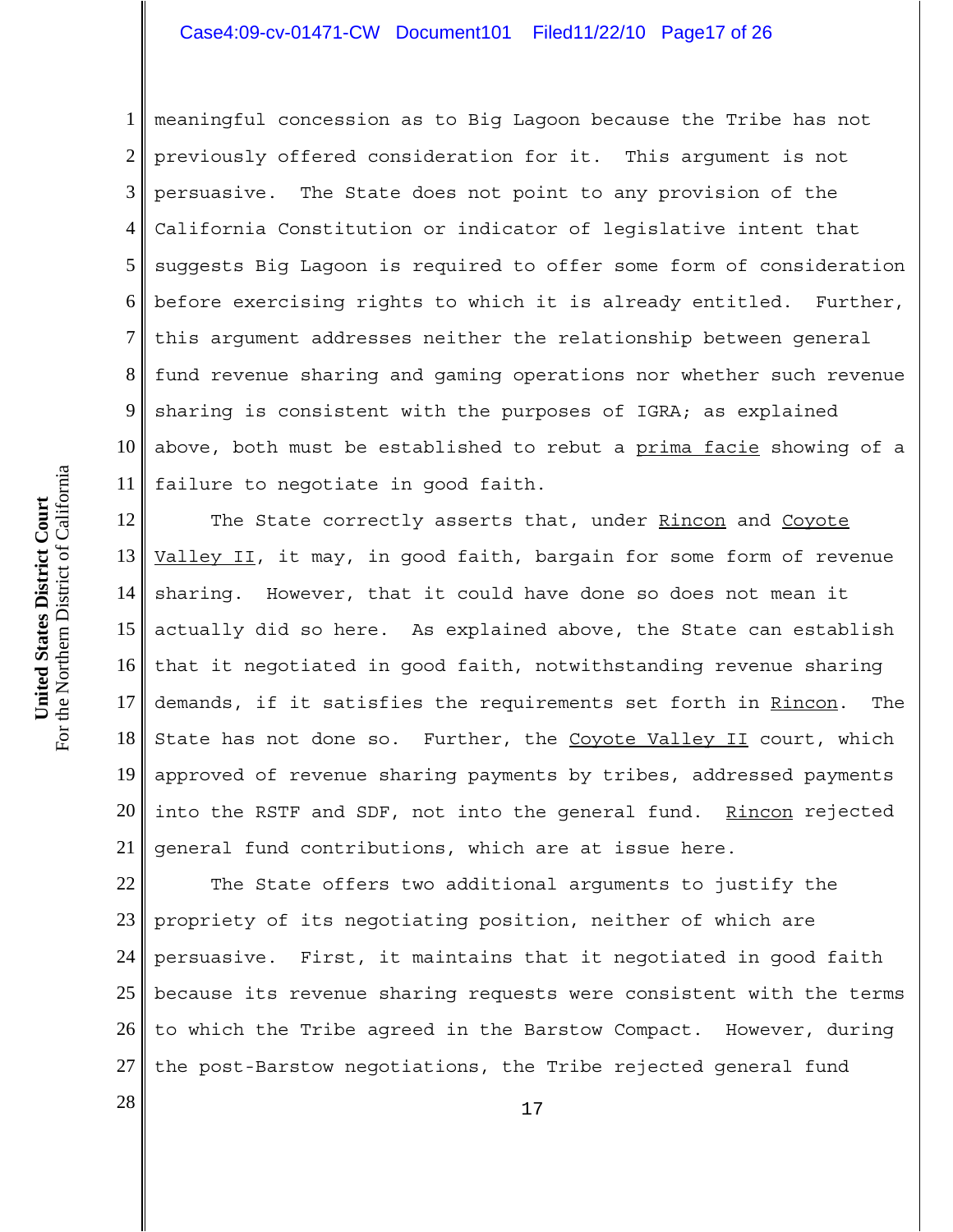## Case4:09-cv-01471-CW Document101 Filed11/22/10 Page18 of 26

1 2 3 4 5 revenue sharing. The State does not argue -- nor can it -- that it relied on the Tribe's prior position during the most recent round of negotiations. In addition, as the State emphasizes elsewhere, its subjective beliefs are not relevant as to whether it negotiated in good faith. See Rincon, 602 F.3d at 1041.

6 7 8 9 10 11 12 13 14 15 16 17 18 The State also argues it negotiated in good faith based on the United States Supreme Court's February, 2009 decision in Carcieri v. Salazar, 129 S. Ct. 1058 (2009). There, the Supreme Court concluded that the Indian Relocation Act (IRA) authorizes the Secretary of the Interior to acquire land in trust for a tribe only if the tribe was "under the federal jurisdiction of the United States when the IRA was enacted in 1934." 129 S. Ct. at 1068. The State maintains that Big Lagoon is not such a tribe and that, under Carcieri, the Tribe's eleven-acre parcel was unlawfully acquired by the Secretary of the Interior. Thus, the State reasons, it negotiated in good faith because the public interest would be disserved by siting a gaming facility on land that was "unlawfully acquired in trust for Big Lagoon . . . ." State's Am. Opp'n 13.

19 20 21 22 23 24 25 26 27 At the hearing on the motions, the State acknowledged the flaws in this argument. The record of negotiations contains no evidence that the State bargained based on an argument that some of the Tribe's lands were unlawfully acquired. Indeed, the State sent its last proposal to the Tribe in October, 2008, almost four months before the Supreme Court issued its decision in Carcieri. The State cannot establish that it negotiated in good faith through a post hoc rationalization of its actions. Cf. Arrington v. Daniels, 516 F.3d 1106, 1113 (9th Cir. 2008) (rejecting counsel's post hoc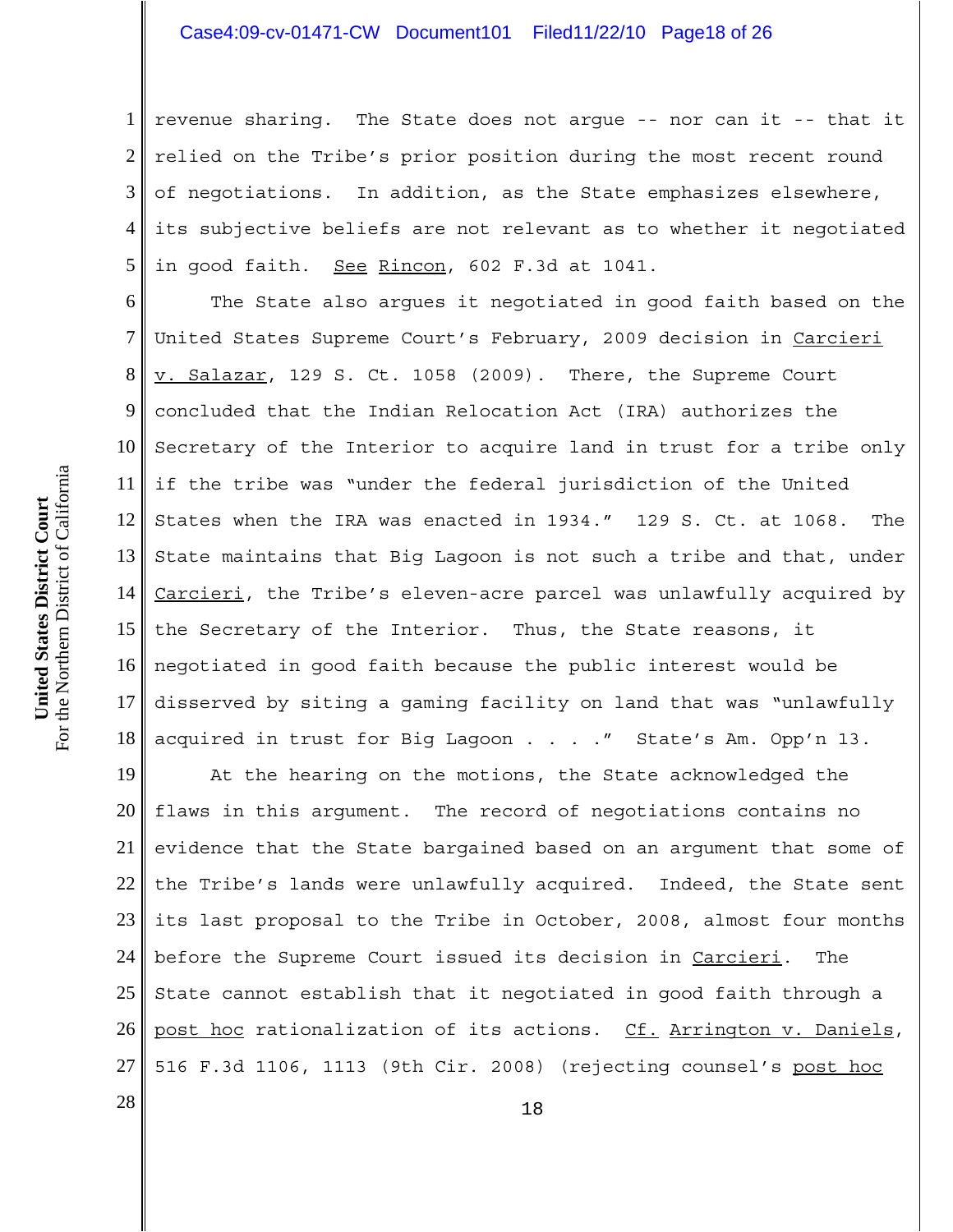## Case4:09-cv-01471-CW Document101 Filed11/22/10 Page19 of 26

1 2 3 4 5 6 explanations of agency action as a "substitute for the agency's own articulation of the basis for its decision"). At the very least, the State's after-the-fact challenge to the status of some of the Tribe's lands runs afoul of Rincon*'*s teaching that "good faith should be evaluated objectively based on the record of negotiations." 602 F.3d at 1041.

7 8 9 10 11 12 13 Furthermore, the State does not dispute that the Tribe is currently recognized by the federal government or that it has lands on which gaming activity could be conducted. On these facts, the Tribe is entitled to good faith negotiations with the State toward a gaming compact. 25 U.S.C. § 2710(d)(3)(A). That the status of the eleven-acre parcel may be in question does not change this result.

14 15 16 17 18 19 20 21 22 23 Finally, related to its public interest argument, the State maintains that the Court should deny the Tribe relief because it would be inequitable to require the State to negotiate for a compact involving lands that may have been unlawfully acquired in trust. However, the State offers no authority for the Court to act in equity in disregard of congressional intent. IGRA makes clear that, once a court finds that a state has failed to negotiate for a compact in good faith, "the court shall order the State and the Indian Tribe to conclude such a compact within a 60-day period." 25 U.S.C. § 2710(d)(7)(b)(iii) (emphasis added).

24 25 26 The State's newfound concerns need not go unaddressed. IGRA provides a procedure by which the Secretary of the Interior can disapprove of tribal-state compacts. See 25 U.S.C.

27 § 2710(d)(8)(B). The Secretary could reject a compact between Big

 $\begin{array}{c|c|c|c} \hline 28 & & & 19 \ \hline \end{array}$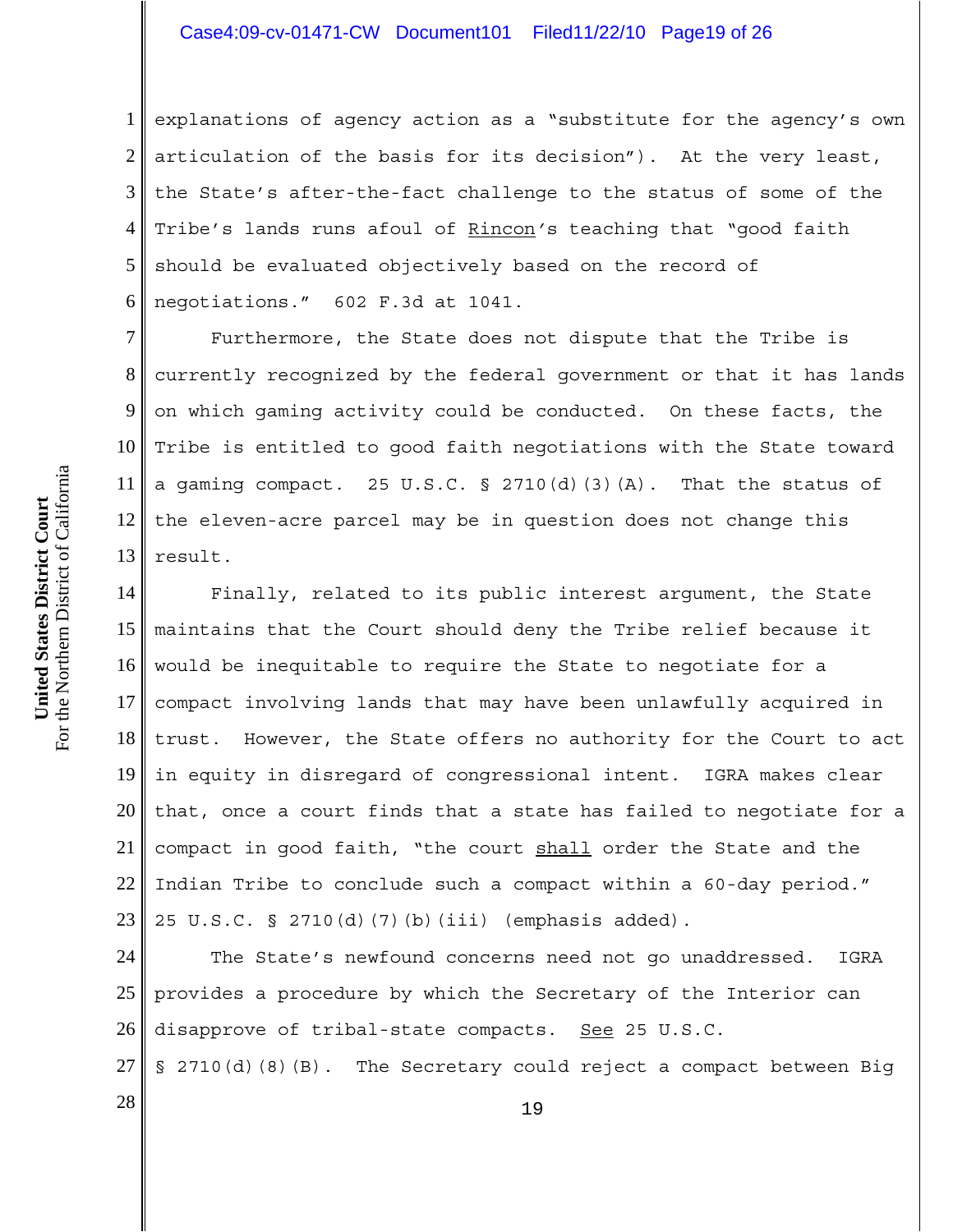## Case4:09-cv-01471-CW Document101 Filed11/22/10 Page20 of 26

1 2 3 4 Lagoon and the State if he were to determine that it violated any provision of IGRA, "any other provision of Federal law that does not relate to jurisdiction over gaming on Indian lands" or "the trust obligations of the United States to Indians." Id.

5 6 7 8 9 10 11 12 13 14 15 Because the status of the Tribe and its eleven-acre parcel has no bearing on whether the State negotiated in good faith, the State's request for a continuance pursuant to Federal Rule of Civil Procedure 56(f) is denied. In addition, the Court denies the State's request to stay the proceedings in this case pending the United States Supreme Court's decision on its petition for a writ of certiorari in Rincon. The State does not establish that a discretionary stay is warranted. See Lockyer v. Mirant Corp., 398 F.3d 1098, 1110 (9th Cir. 2005) (providing factors to be considered in determining the propriety of a discretionary stay under Landis v. N. Am. Co., 299 U.S. 248 (1936)).

16 17 Accordingly, the Tribe is entitled to summary judgment. The State's cross-motion for summary judgment is denied.

18 II. State's Requests for Environmental Mitigation Measures

19 20 21 22 Big Lagoon maintains that, under IGRA, environmental mitigation is not a permissible subject for the compacting process and that the State's negotiating position amounted to an imposition of such measures, evincing the State's lack of good faith.

23 24 25 26 27 The State's requests for compliance with environmental mitigation measures are not new. During the negotiations at issue in Big Lagoon I, the State made similar requests, to which the Tribe objected. As it does here, the Tribe proffered statements by members of Congress indicating there was no congressional intent

 $\begin{array}{|c|c|c|c|c|}\n \hline\n 28 & 20 \\
\hline\n \end{array}$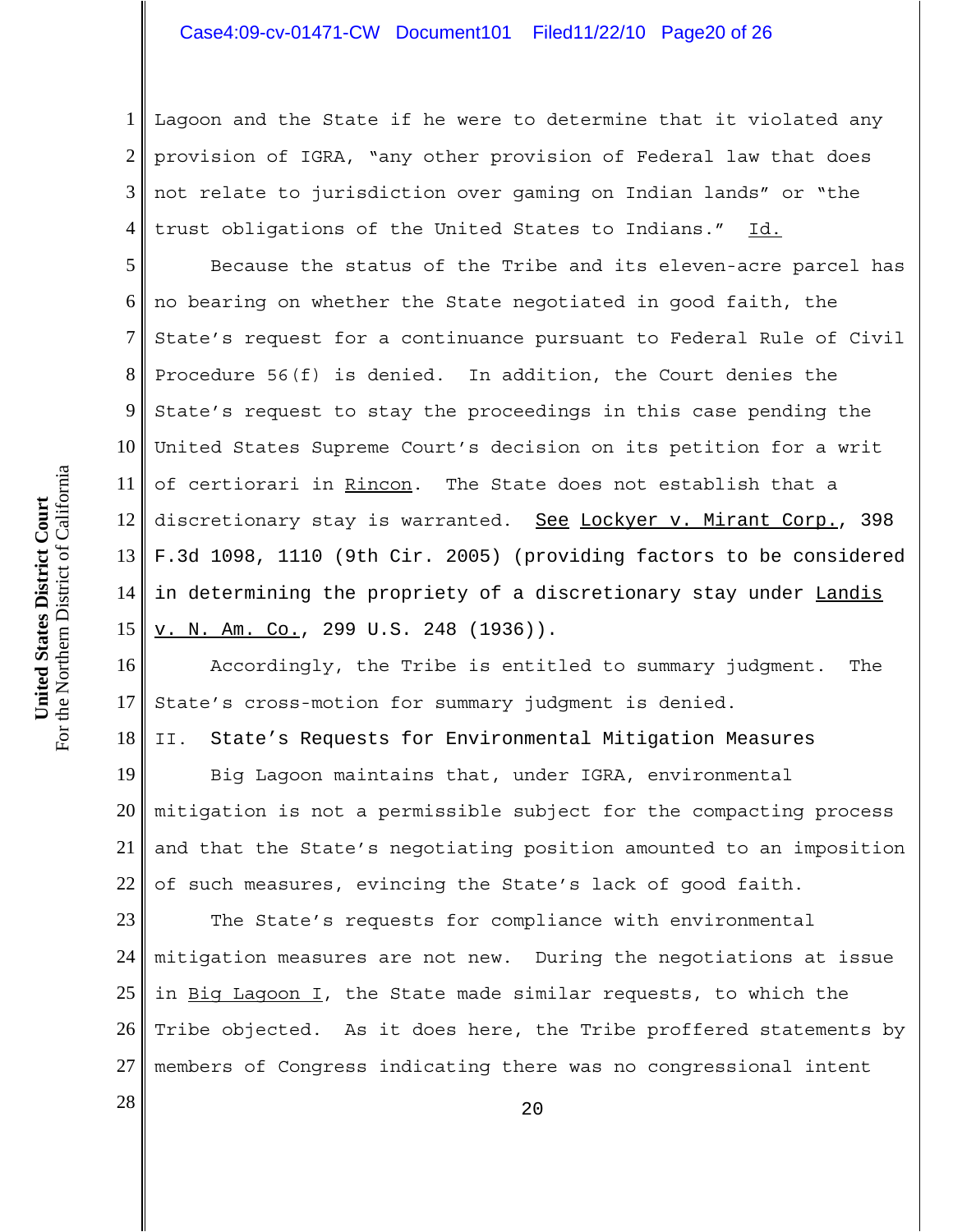#### Case4:09-cv-01471-CW Document101 Filed11/22/10 Page21 of 26

1 2 3 4 5 6 7 8 9 10 11 12 that compacts include environmental and land use regulation. See Order of Mar. 18, 2002 at 15, Big Lagoon I (quoting statement of Representative Tony Coelho, 134 Cong. Rec. H8155 (Sept. 26, 1988)). The Court rejected the Tribe's argument that environmental and land use issues were outside the scope of permissible topics under IGRA. With regard to the legislators' comments, the Court stated that a better reading of the legislative history is that it warns against allowing States to regulate tribal activity broadly under the guise of negotiating provisions on subjects that directly relate to gaming activity and may be included in a tribal-State compact under § 2710(d)(3)(C). In other words, the legislative history does not state that issues such as environmental protection and land use may never be included in a tribal-State compact, but only that the State may not use the compacting process as an excuse to regulate these areas more generally.

13 Id. at 16 n.5.

14 15 16 17 18 19 20 21 22 23 24 Big Lagoon now argues that Rincon requires reconsideration of the Court's earlier conclusion. Specifically, the Tribe points to a footnote in Rincon, in which the Ninth Circuit cites Senator Daniel Inouye's statement that Congress did not intend "that the compacting methodology be used in such areas such as taxation, water rights, environmental regulation, and land use . . . . " Rincon, 602 F.3d at 1029 n.10 (quoting 134 Cong Rec. S12643-01, at S12651 (Sept. 15, 1988)). From this citation, the Tribe extrapolates that "Rincon specifically holds" that Congress did not intend that environmental regulation and land use be within the scope of compact negotiations. Big Lagoon's Reply 5.

25 26 27 The Ninth Circuit did not, by quoting a senator's statement in a footnote, categorically forbid negotiations over environmental mitigation measures. It is true that the footnote to which the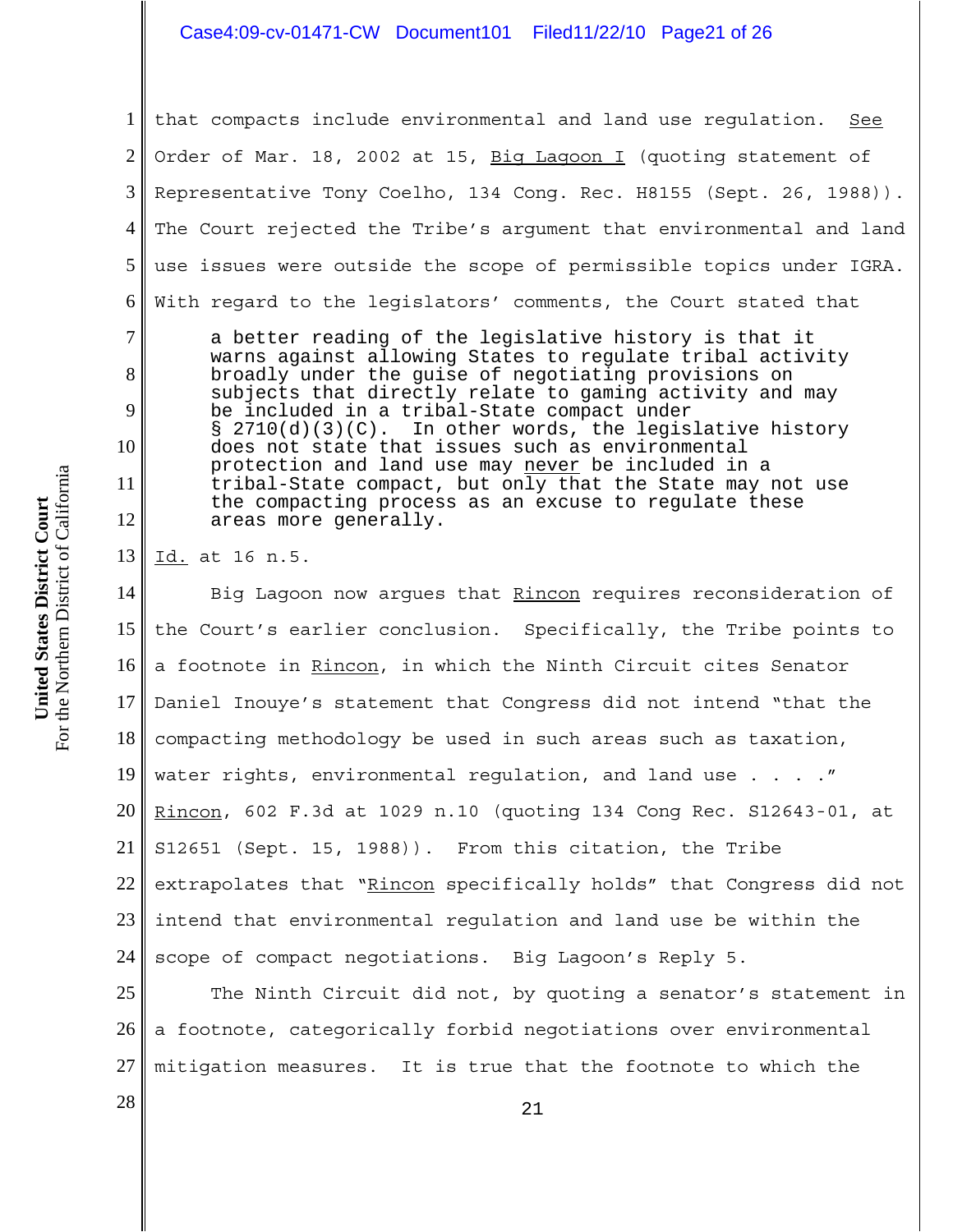# Case4:09-cv-01471-CW Document101 Filed11/22/10 Page22 of 26

1 2 3 4 5 6 7 8 9 10 11 12 13 14 15 Tribe refers pertained to the Rincon court's discussion of permissible topics of negotiation under IGRA. However, as stated above, comments like Senator Inouye's merely demonstrate that Congress did not intend states to use the compacting process as a tool for regulating tribes generally. Thus, as the Court stated previously, the State's request for mitigation measures is permissible so long as such measures directly relate to gaming operations or can be considered standards for the operation and maintenance of the Tribe's qaming facility. See 25 U.S.C.  $\S$  2710(d)(3)(C)(vi)-(vii). The State must offer concessions in exchange for its request. The Tribe does not dispute that its gaming activities would take place in an environmentally-sensitive area. Nor does it contend that its proposed gaming operations would be carried on without any negative environmental impact, thereby obviating the need for environmental mitigation measures.

16 17 18 19 20 21 22 23 Coyote Valley II supports the Court's conclusion. There, the court held that a labor relations provision was a permissible topic of negotiation and could be included in a gaming compact because it directly related to gaming operations. 331 F.3d at 1116. The court noted that the State did not insist on "general employment practices on tribal lands," but sought a labor relations provision that pertained to "employees at tribal casinos and related facilities." Id. (emphasis in original).

24 25 26 27 In the alternative, the Tribe appears to argue that no environmental mitigation measure directly relates to gaming activities. It again cites Rincon, where the court rejected as circular "the State's argument that general fund revenue sharing is

 $\begin{array}{|c|c|c|c|c|}\n \hline\n 22 & 22 \\
\hline\n \end{array}$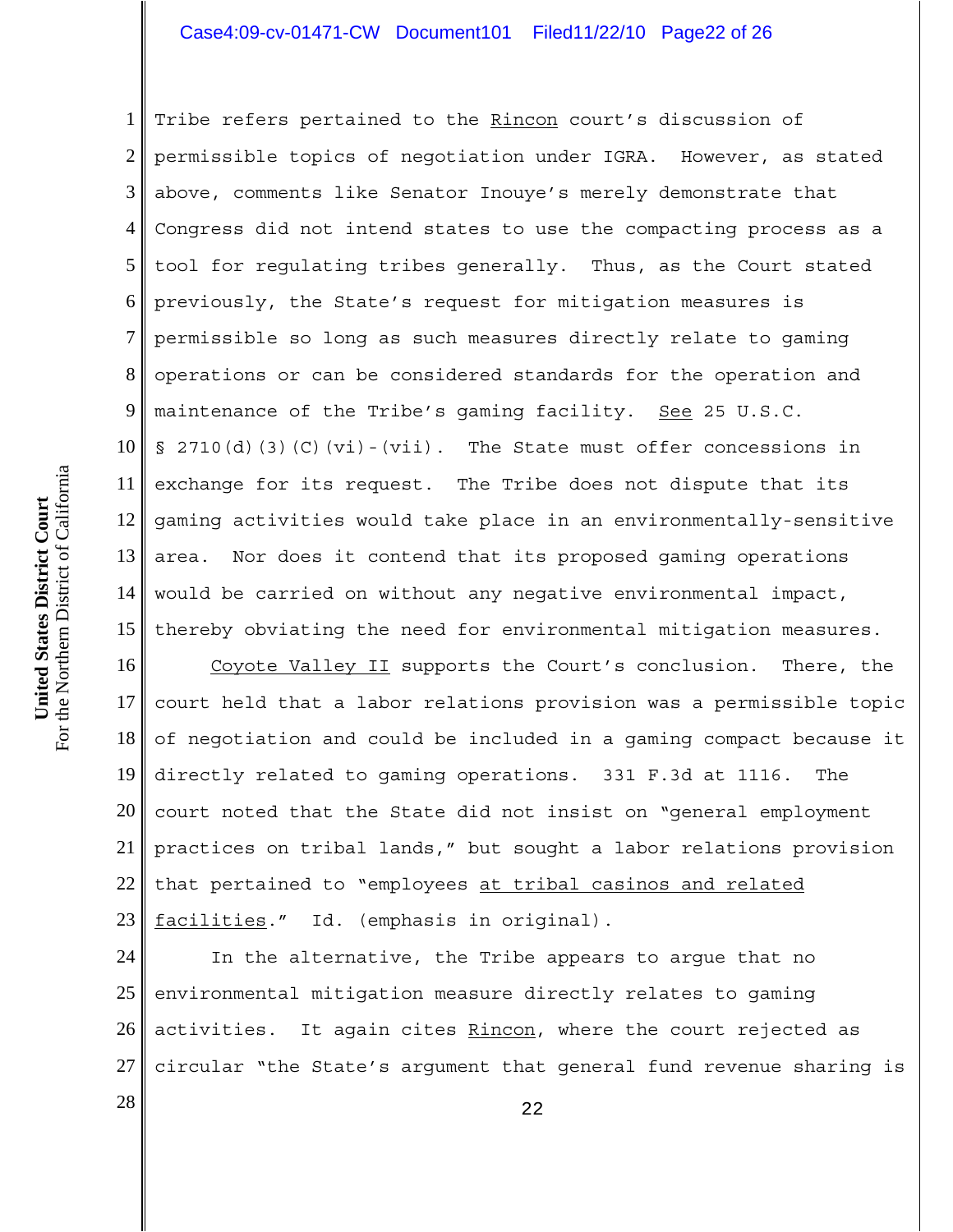## Case4:09-cv-01471-CW Document101 Filed11/22/10 Page23 of 26

1 2 3 4 5 6 7 8 9 10 'directly related to the operation of gaming activities' because the money is paid out of the income from gaming activities . . . . " 602 F.3d at 1033. The Ninth Circuit also cited 25 U.S.C. § 2710(d)(4), which limits the type of assessments for which a state may negotiate under IGRA. Rincon, 602 F.3d at 1033. Big Lagoon's reliance on these statements is misplaced. The Rincon court focused primarily on the direct taxation of tribes, which is specifically identified and proscribed under IGRA. See  $\S$  2710(d)(4) and (7)(B)(iii)(II). IGRA does not treat environmental mitigation measures similarly.

11 12 13 14 15 16 17 18 19 20 21 22 23 24 25 26 27 Still relying on Rincon, the Tribe also contends that environmental protections are not consistent with the purposes of IGRA. However, the Rincon court did not address environmental regulation. Nor did it engage in a "potentially complicated statutory analysis" to determine the metes and bounds of IGRA's purposes because the State clearly misinterpreted Coyote Valley II and the congressional intent underlying IGRA. 602 F.3d at 1034. The court stated that the "only state interests mentioned in § 2702 are protecting against organized crime and ensuring that gaming is conducted fairly and honestly." Id. (emphasis in original). It did not, however, declare that environmental mitigation measures, based on the location of a tribe's gaming facility, do not promote IGRA's purposes. Compliance with such measures does not run counter to tribal interests.  $CL. S. Rep. 100-446$ , at 15 (1988), reprinted in 1988 U.S.C.C.A.N. 3071, 3085 (stating that, in considering good faith, the committee "trusts that courts will interpret any ambiguities on these issues in a manner that will be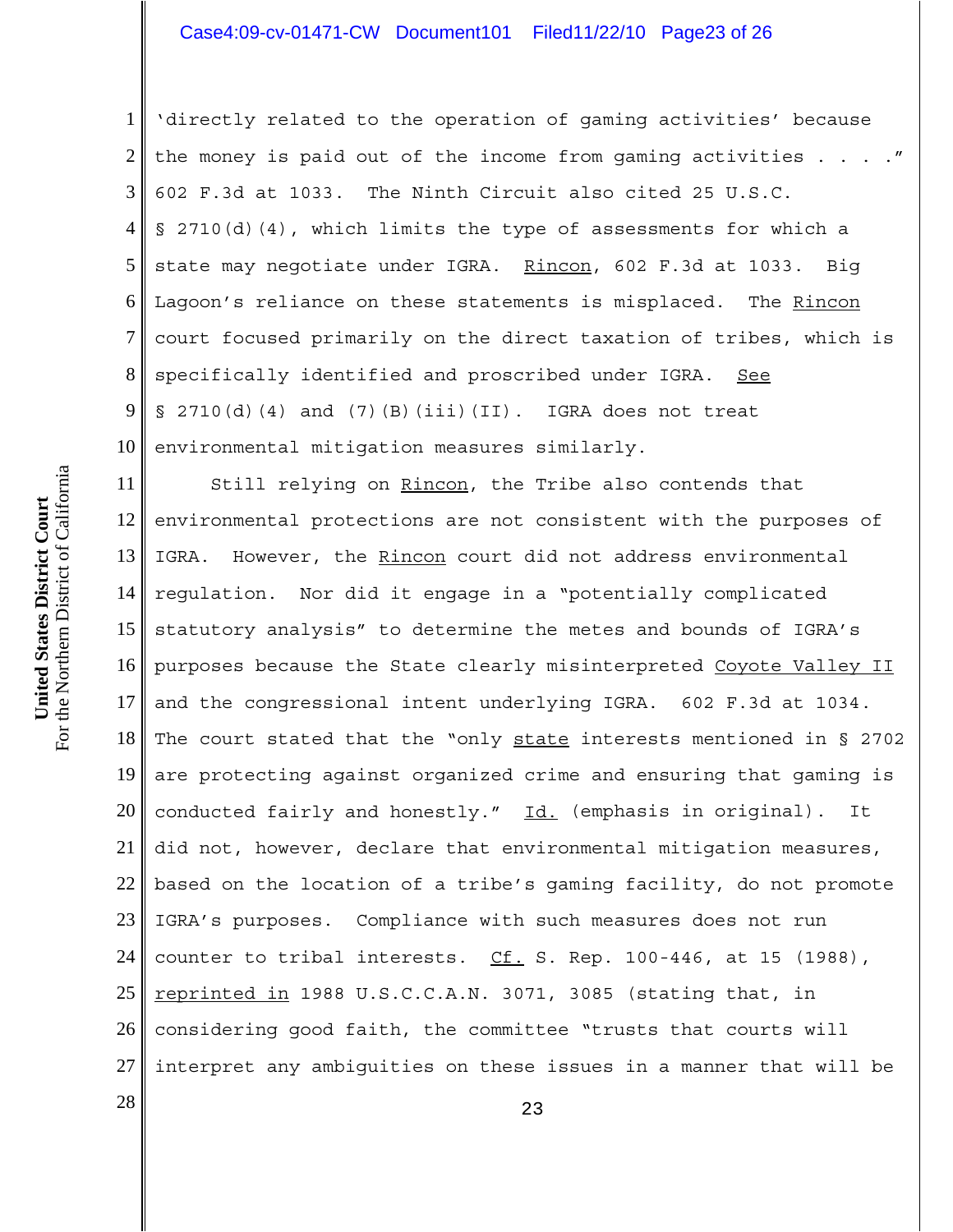1 2 3 4 most favorable to tribal interests"). Thus, Big Lagoon does not establish that the State's proposed environmental mitigation measures are so discordant with IGRA's purposes that they amount to prohibited topics of negotiation.

5 6 7 8 9 10 11 12 13 14 15 16 17 18 19 20 21 22 This conclusion does not end the inquiry. As the Court has held, to negotiate for environmental mitigation measures in good faith, the State must offer a meaningful concession in exchange. See also Coyote Valley II, 331 F.3d at 1116-17 (explaining that the State's "numerous concessions" in exchange for a labor relations provision demonstrated that it did not act in bad faith). In its briefing, the State points to two: (1) the right to operate up to 349 gaming devices and (2) continued receipt of RSTF payments, even though Big Lagoon would no longer be a non-gaming tribe. However, the record of negotiations does not show that either of these offers was related to the proposed environmental mitigation measures; instead, they appear to have been offered in exchange for general fund revenue sharing. See Engstrom Decl., Ex. 9 at BL000915-17. Even if these purported concessions were connected to the request for environmental mitigation measures, the State does not satisfy its burden to show that they were meaningful. Without any context or comparison, the State simply declares that they were valuable. This is not sufficient.

23 24 25 26 27 Because the Court concludes that environmental mitigation measures are a permissible subject for negotiation under IGRA so long as they meet the definitions of  $\S$  2710(d)(3)(C)(vi) or (vii), the State could offer as a meaningful concession gaming rights that are more expansive than allowed to otherwise similarly situated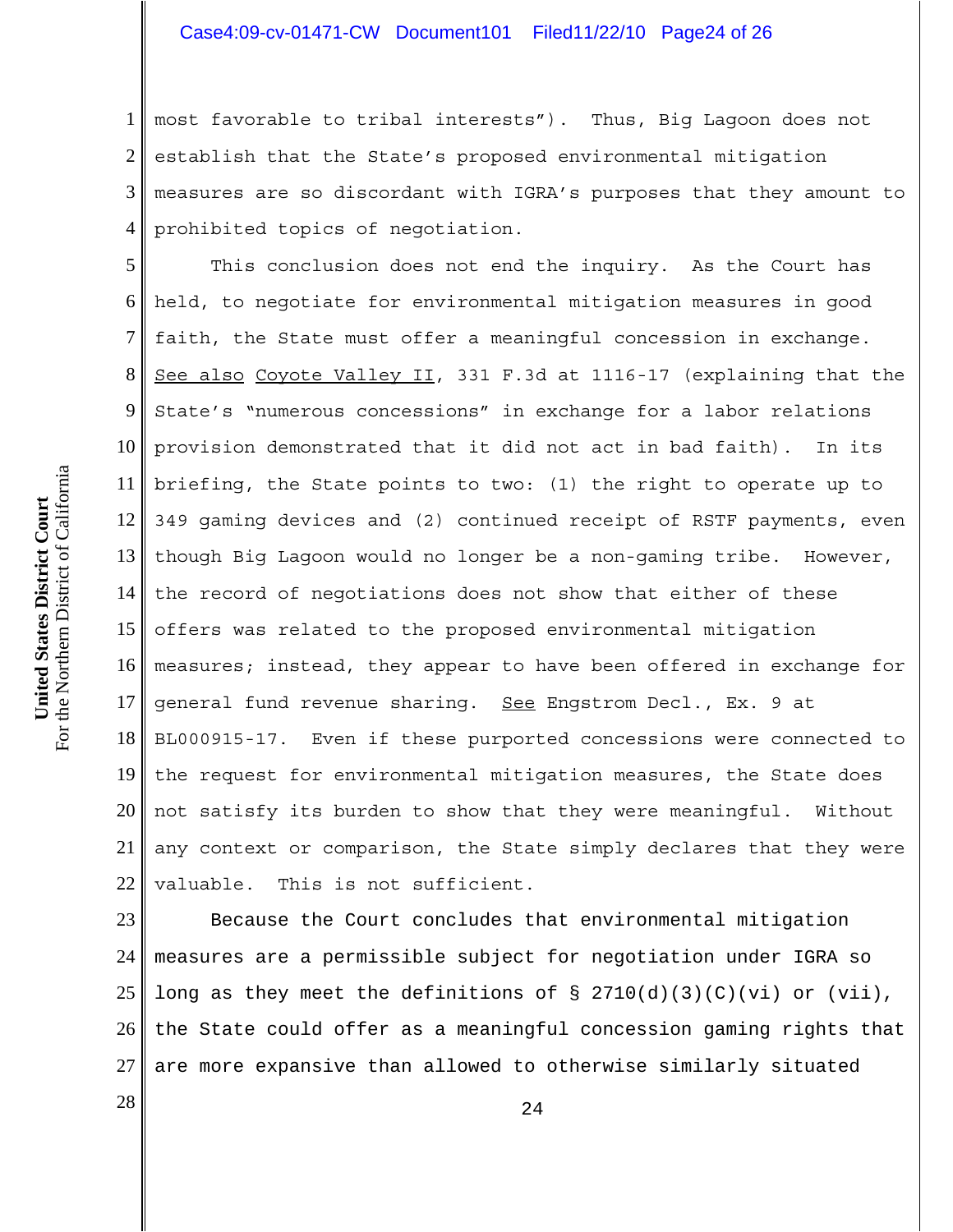## Case4:09-cv-01471-CW Document101 Filed11/22/10 Page25 of 26

1 2 3 4 5 6 tribes. The Rincon court noted, "In order to obtain additional time and gaming devices, Rincon may have to submit, for instance, to greater State regulation of its facilities or greater payments to defray the costs the State will incur in regulating a larger facility." 602 F.3d at 1039 (citing 25 U.S.C. § 2710(d)(3)(C)(i, iii)).

7 8 9 10 11 12 13 14 15 16 In sum, the State may request environmental mitigation measures so long as they (1) directly relate to gaming operations or can be considered standards for the operation and maintenance of the Tribe's gaming facility, (2) are consistent with the purposes of IGRA and (3) are bargained for in exchange for a meaningful concession. Because it does not appear that the State offered a meaningful concession in connection with its requests for environmental mitigation measures, it thus far has failed to negotiate in good faith. This further supports summary judgment in favor of Big Lagoon.

#### CONCLUSION

18 19 20 For the foregoing reasons, the Court GRANTS the Tribe's motion for summary judgment. (Docket No. 80.) The State's cross-motion for summary judgment is DENIED. (Docket No. 93.)

21 22 23 24 25 26 27 Pursuant to 25 U.S.C. §  $2710(d)(7)(B)(iii)$ , the Court directs the Tribe and the State to conclude a compact within sixty days of the date of this Order. If they fail to do so, thirty days after the expiration of the sixty-day period, Big Lagoon and the State shall each submit a proposed compact to the Court, along with a joint proposal for a mediator under 25 U.S.C. § 2710(d)(7)(B)(iv). If the parties cannot agree on a mediator, they shall file separate